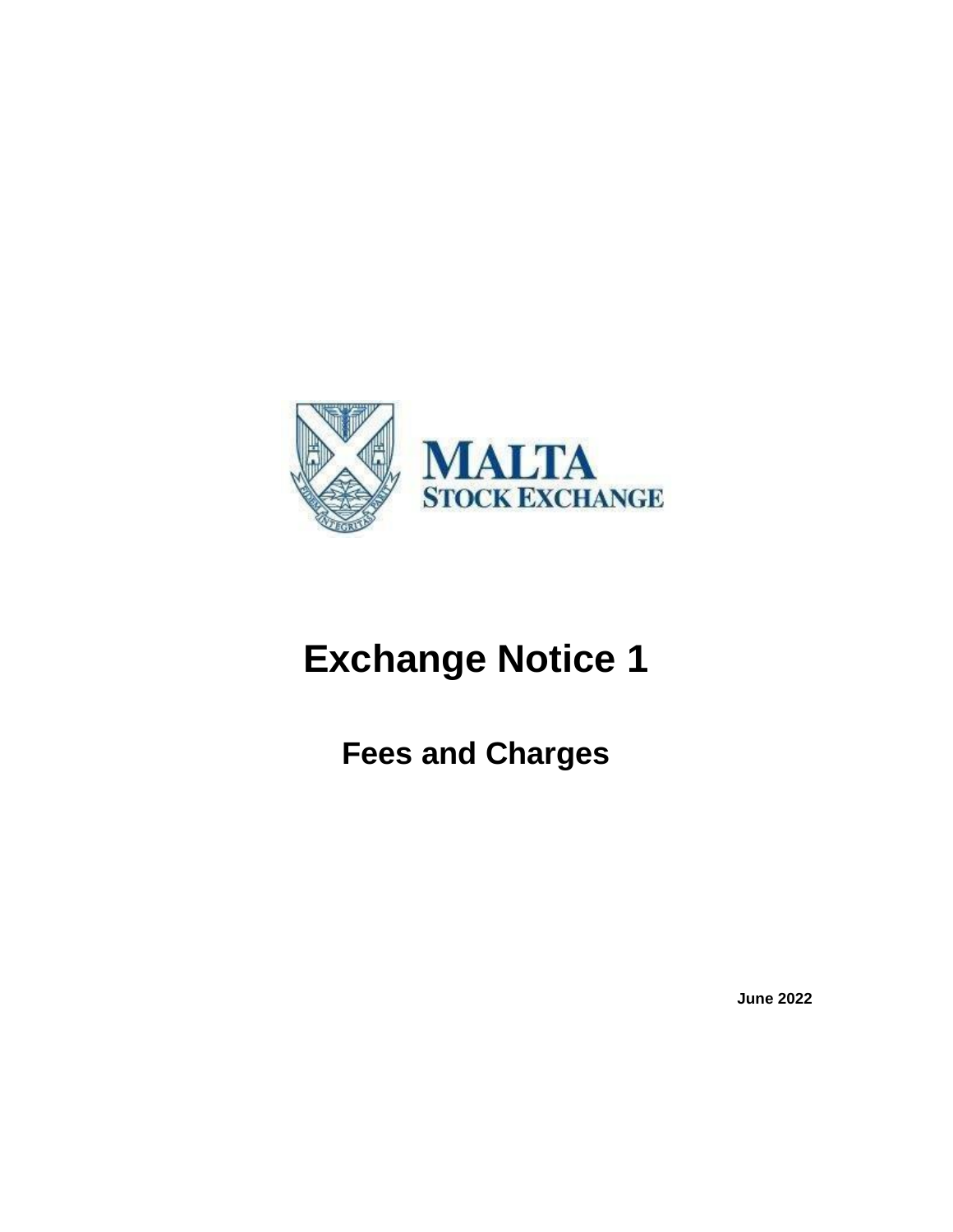## **CONTENTS**

|                                                                        | Page<br>No.    |
|------------------------------------------------------------------------|----------------|
|                                                                        |                |
| <b>Section 1 – Members Fees</b>                                        |                |
| 1.01 Membership Fees                                                   | 4              |
| 1.02 Traders Fees                                                      | 4              |
| 1.03 Member Trading Certificates Fees                                  | $\overline{5}$ |
| 1.04 Member Turnover Fees                                              | $\frac{5}{5}$  |
| 1.05 Dedicated Cash Account (DCA) Service Fee                          |                |
| <b>Section 2 - Transaction Charges</b>                                 | 6              |
| <b>Section 3 - Listing Fees</b>                                        |                |
| 3.01 Regulated Main Market                                             | $\overline{7}$ |
| 3.02 Institutional Financial Securities Market (IFSM)                  | 9              |
| <b>Section 4 - Prospects MTF Fees</b>                                  |                |
| 4.01 Admission Fees - Prospects MTF                                    | 10             |
| 4.02 Corporate Advisors, Admissions Advisors, Compliance Advisors -    | 12             |
| <b>Prospects MTF</b>                                                   |                |
| Section 5 - Legal Entity Identifiers (LEIs) Fees                       | 13             |
| Section 6 - Dematerialisation Fees                                     |                |
| 6.01 Dematerialisation Fees for instruments not listed on the MSE      | 14             |
| <b>Section 7 - Central Securities Depository (CSD) Fees</b>            |                |
| 7.01 MSE Account Opening Fees                                          | 15             |
| 7.02 Initial Register Fees                                             | 15             |
| 7.03 Annual Register Fees                                              | 16             |
| 7.04 Maintenance of Register Fees                                      | 17             |
| 7.05 Other CSD Charges                                                 | 18             |
| 7.06 Registrar Fees                                                    | 19             |
| Section 8 - International Security Identification Numbers (ISINs) Fees | 20             |
| Section 9 - European Market Infrastructure Regulation (EMIR) Fees      | 21             |
| Section 10 - Clearstream Transfers Charges                             | 22             |
| Section 11 - Safekeeping and Custody Fees                              |                |
| 11.01 Safekeeping and Custody Fees                                     | 23             |
| 11.02 Settlement Fees                                                  | 24             |
| 11.03 Custody Administration Fees                                      | 25             |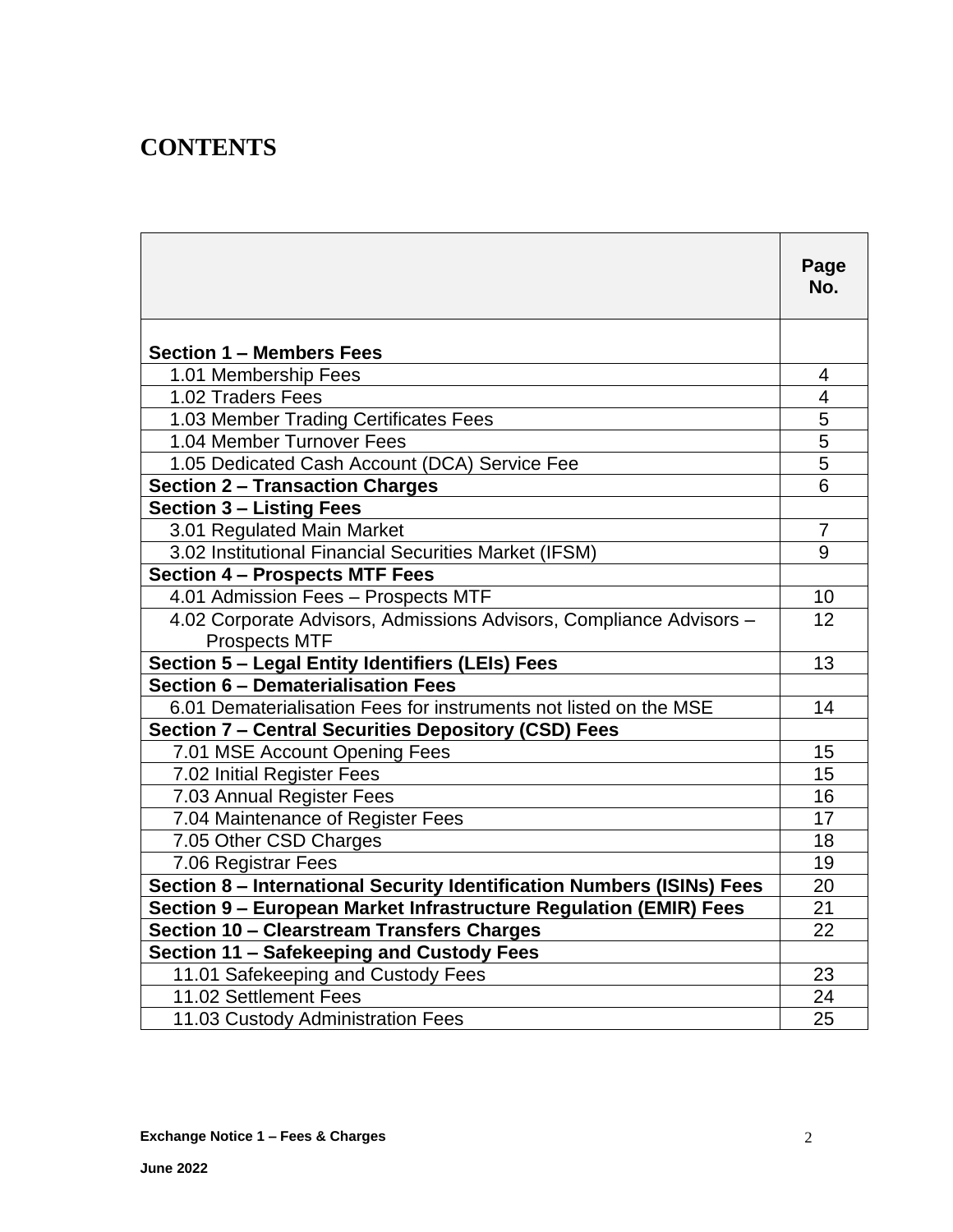## **Exchange Notice 1 – Fees & Charges**

The Board of Directors ("the Board") of the Malta Stock Exchange plc ("the Exchange" or "the MSE"), in exercise of the powers conferred on it by the Financial Markets Act (Cap. 345 of the Laws of Malta) stipulates and publishes the Exchange's applicable fees and charges in this Exchange Notice 1.

Issuers and Members and other participants in any of the Exchange's systems who fail to pay any of the fees and charges stipulated in this Exchange Notice shall be liable to any action/s the Board may deem fit and proper at the time of default.

**All invoices issued by the Exchange have a 60-day credit period. Any invoices which remain unsettled beyond this 60-day credit period are subject to a 6% interest p.a. The higher of this interest or a €50 late payment fee will be charged accordingly on a monthly basis. Interest/late payment fees are not applicable to invoices issued in relation to logos and website charges and interest/late payment fees.**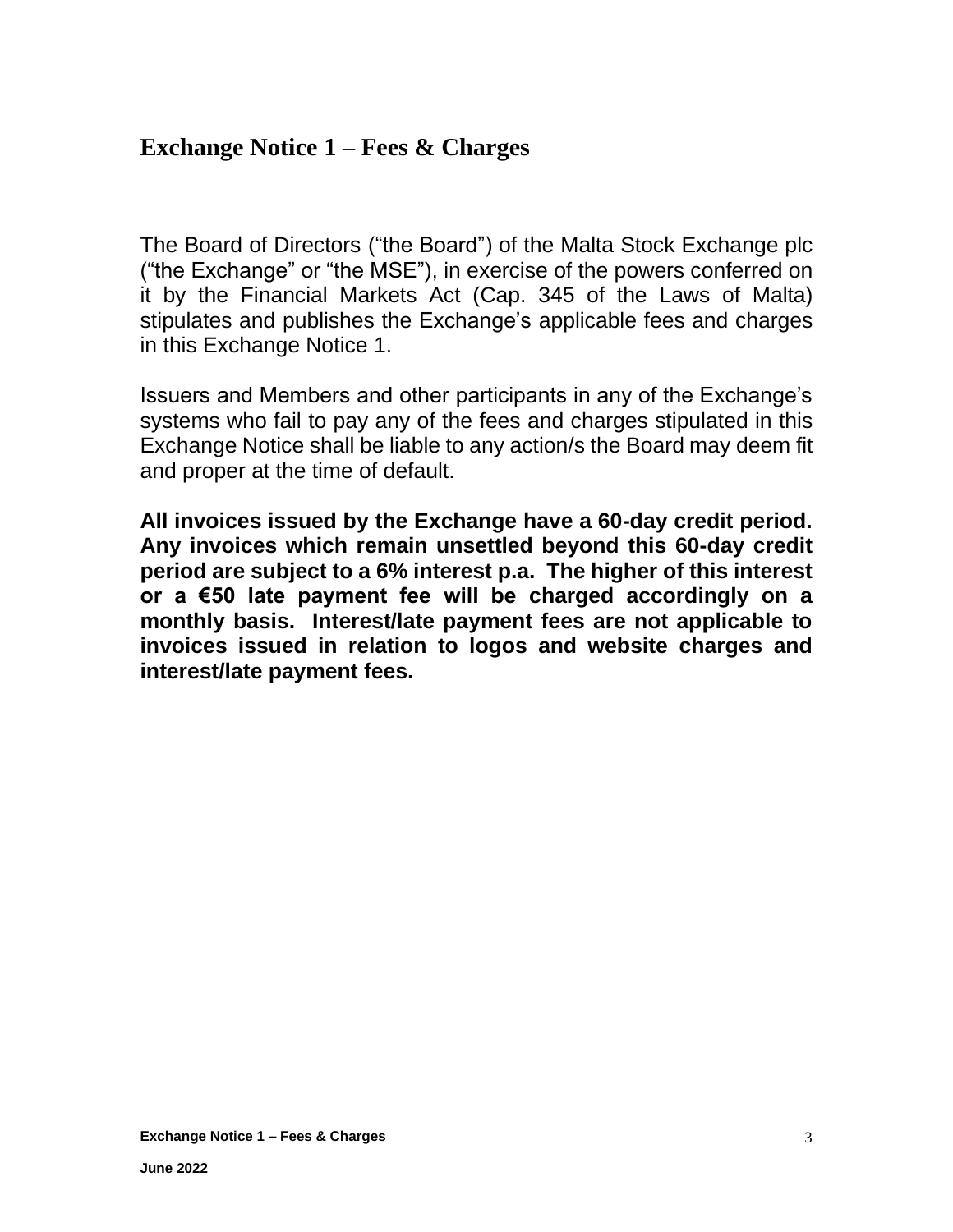## **Section 1 – Members Fees**

### *1.01 Membership Fees*

Members have the option to choose between two types of Membership Fees.

#### Membership Fees - Option 1

- Upon admission, a Member shall pay:
	- A non-refundable Membership Admission Fee of €10,000.
	- A non-refundable Membership Annual Fee of €930 pro-rata till 31 December.
- Annually in advance, a Member shall pay a non-refundable Membership Annual Fee of €930 for each calendar year.

#### *The above fees are subject to 18% Vat.*

#### Membership Fees - Option 2

- Upon admission, a Member shall pay a non-refundable Membership Admission Fee of €2,200 pro-rata till 31 December.
- Annually in advance, a Member shall pay a non-refundable Membership Annual Fee of €2,200 for each calendar year.

#### *The above fees are subject to 18% Vat.*

### *1.02 Traders Fees*

- Upon confirmation of acceptance as traders by the Exchange, a Member shall pay:
	- A non-refundable Traders Admission Fee of €580 per trader (except for the first nominated trader of the Member, whose admission fee is free of charge). This fee covers provision of appropriate training by the Exchange on the Trading System.
	- A non-refundable Traders Annual Fee of €230 pro-rata till 31 December.
- Annually in advance, a Member shall pay a non-refundable Traders Annual Fee of €230 per Trader for each calendar year.
- Both Admission and Annual fees shall not be transferable to any new trader/s replacing existing traders terminating their rights in this capacity.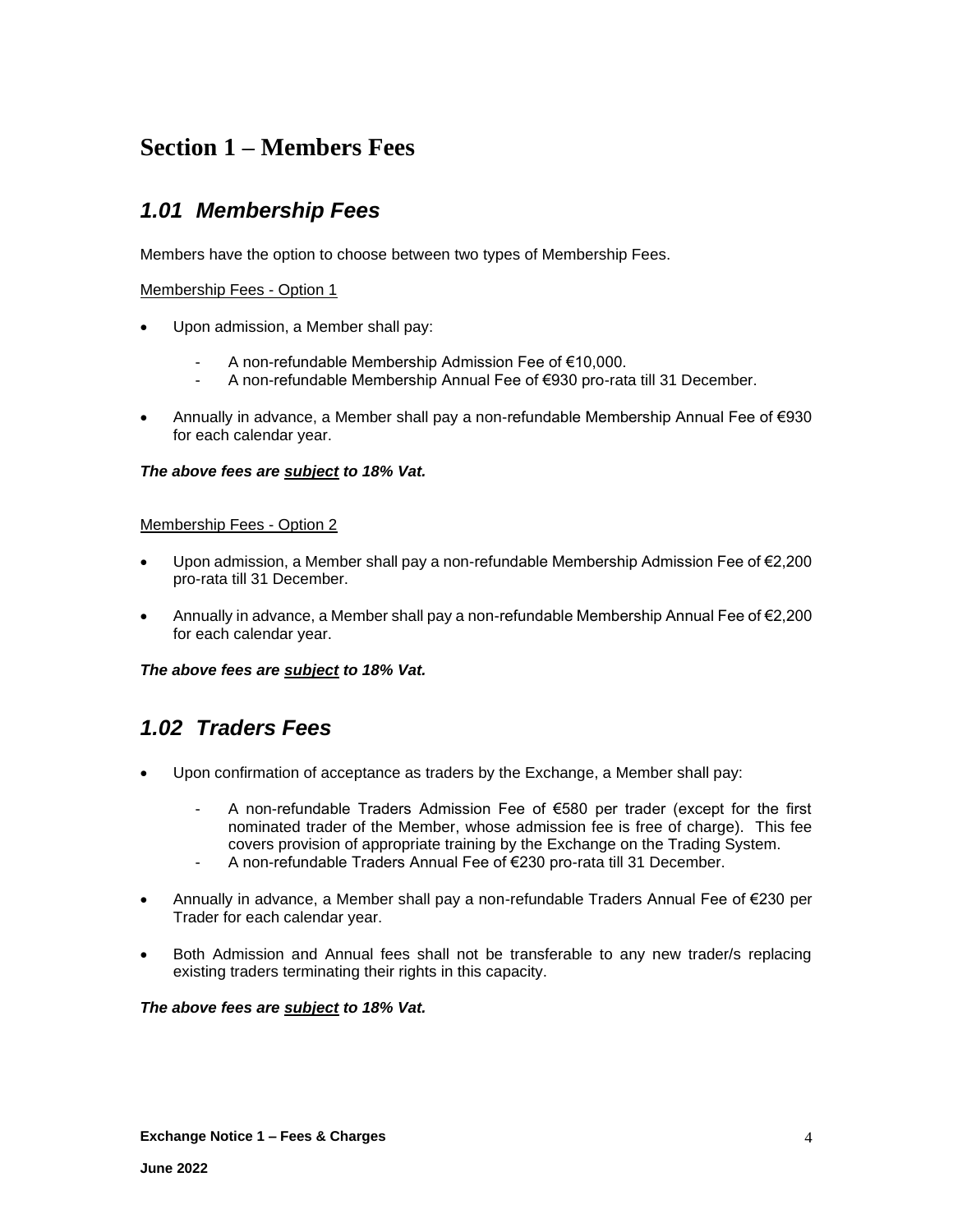## **Section 1 – Member Charges (cont.)**

### *1.03 Member Trading Certificates Fees*

- A Member shall be provided with a free-of-charge certificate per trader up to a maximum of two traders.
- Additional certificates, provided at the request of Members, shall be charged at  $\epsilon$ 200 per certificate per month.

*The above fees are subject to 18% Vat.*

### *1.04 Member Turnover Fees*

On a monthly basis, each Member shall pay Turnover Fees (in EUR equivalent using the ECB spot rate prevailing as at end of relevant month) equivalent to 0.03% (**inclusive of Vat**) of its total monthly turnover in relation to all financial instruments (excluding Treasury Bills) being traded and reported on the Exchange. For trades affected on the Off-Exchange reporting system, each Member shall pay Turnover Fees equivalent to 0.10% (**inclusive of Vat**), except as stated below.

Member Turnover Fees shall only be waived in relation to the following trades affected on the Off-Exchange reporting system:

- a) Transfers from indirect holding account to underlying direct holding account/s in respect of securities bought on the primary market or announced corporate actions.
- b) Transfers that do not result in a change in the ultimate beneficial ownership, including transfers from an indirect holding account to another indirect holding account.

In order to be eligible for the above waivers, Members shall notify the Exchange in writing within 5 business days from the occurrence of qualifying transfers and/or action/s.

Additionally, for trades effected on the Off-Exchange reporting system, where such trades are the subject of a corporate restructuring exercise or any other corporate action by a listed company or a takeover trade, and where such a trade has been notified by the listed company through a company announcement, a turnover fee of 0.03% (**inclusive of VAT**) shall apply upon the written request of the Member effecting such a trade and upon the approval of the Board of the Exchange.

### *1.05 Dedicated Cash Account (DCA) Service Fee\**

- A Member shall (upon request) pay a non-refundable annual DCA Service Fee of €500 prorata till 31 December for the use of the DCA.
- Annually in advance, a Member shall pay a non-refundable DCA Service Fee of €500 for each calendar year.

*\*To note that the DCA is used for settlement purposes.*

*The above fees are subject to 18% Vat.*

**Exchange Notice 1 – Fees & Charges**

**June 2022**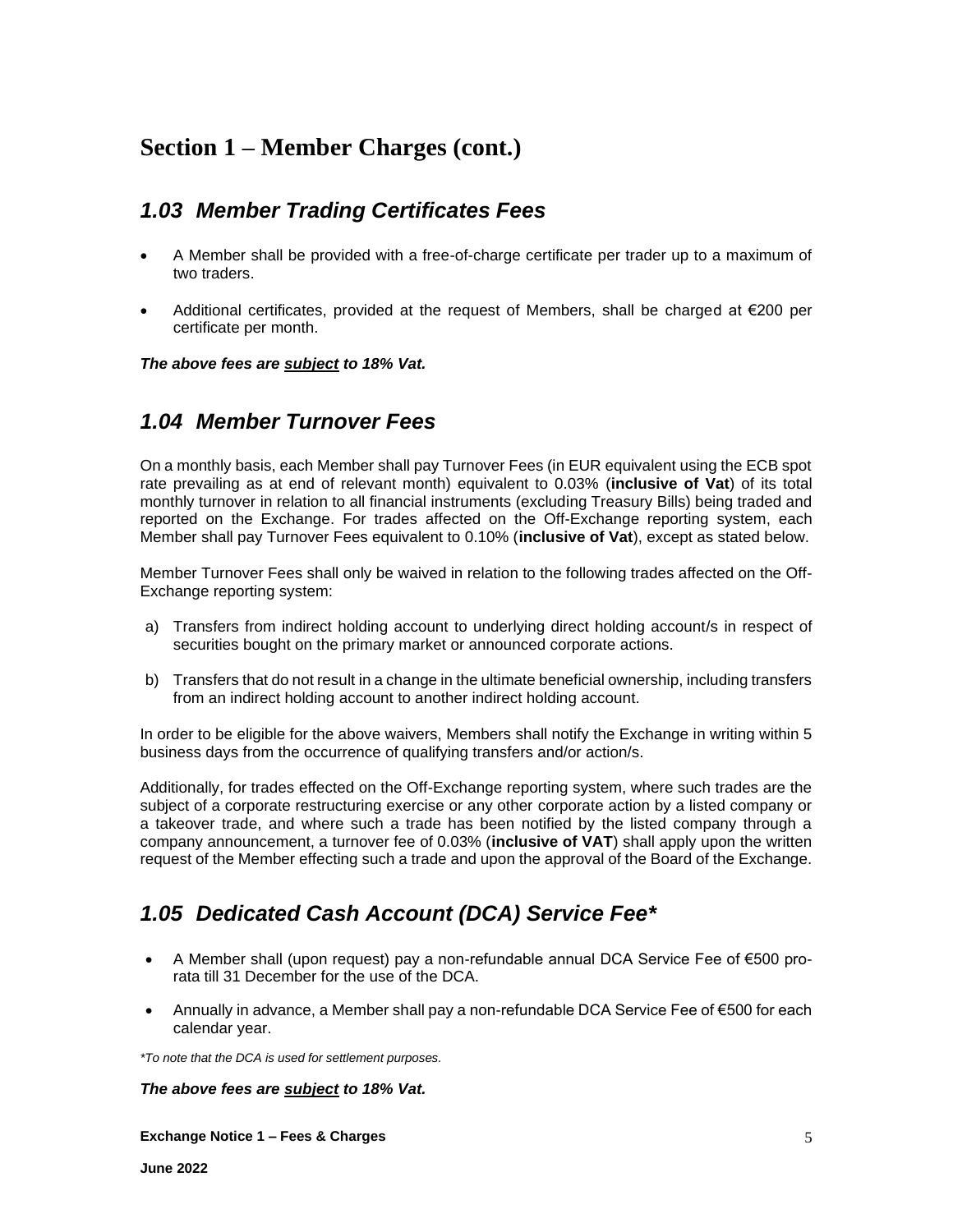## **Section 2 – Transaction Charges**

• Transaction charges are charged per contract note and billed on a monthly basis.

The transaction charge of €4.50 covers:

- €2.50 Trading fee**\***
- €2.00 Clearing & Settlement charge

#### **\* A 50% discount on the above trading fee will apply to transactions related to Green Bonds.**

- Transaction charges are not applicable to transactions related to Treasury Bills.
- The transaction charge applicable to Off-Exchange transactions is €2.50 per trade and these charges are billed on a quarterly basis. However, the  $E$ 2.50 transaction charge is waived in those instances where Members have applied for and have been granted a waiver for an Off-Exchange transaction under Section 1.04 (Member Turnover Fees).

#### *The above fees are inclusive of 18% Vat.*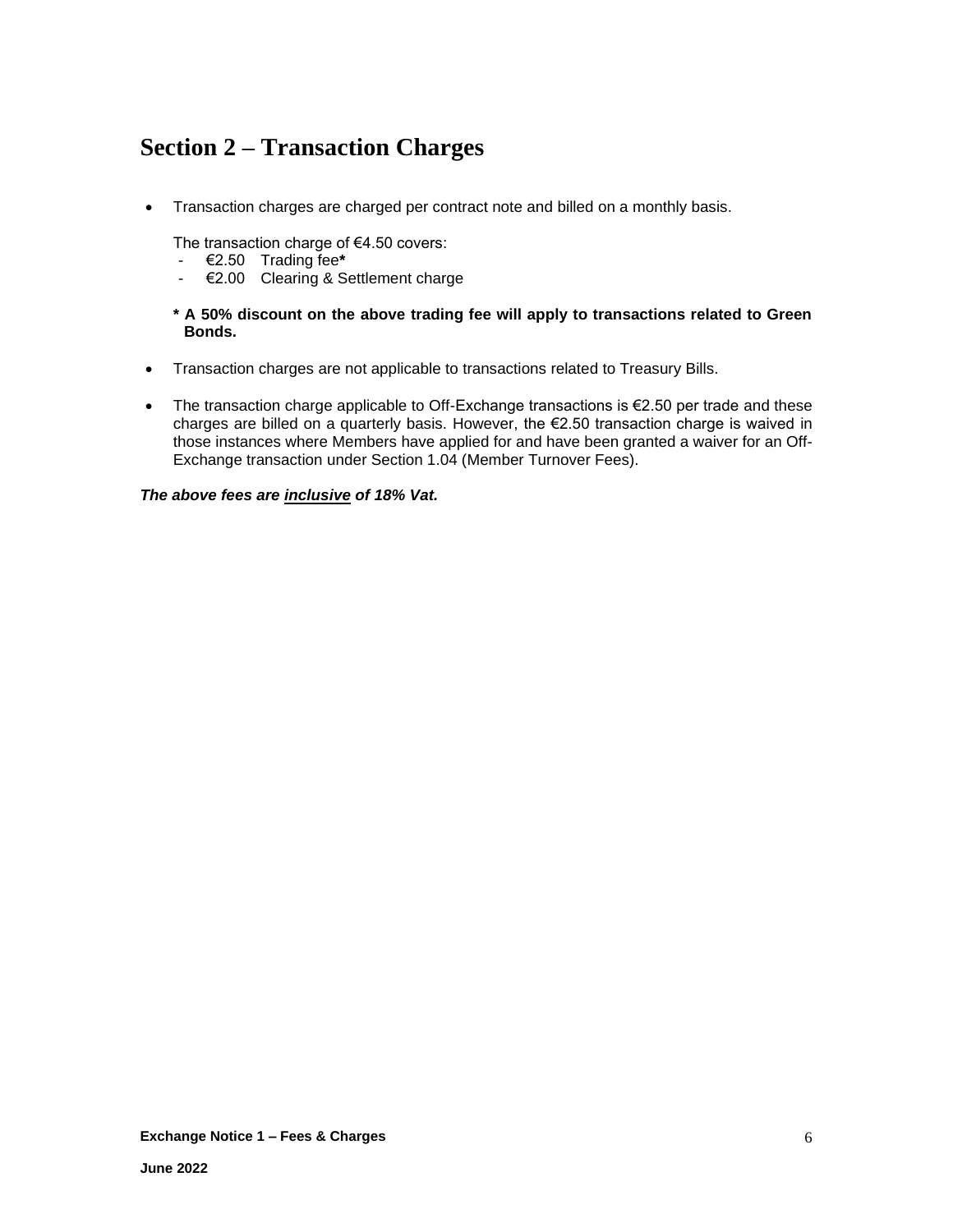## **Section 3 – Listing Fees**

### *3.01 Regulated Main Market*

- Upon listing date, Issuers shall pay a non-refundable Initial Listing Fee equivalent to a full Annual Listing Fee.
- Annually in advance, Issuers shall pay a non-refundable Annual Listing Fee upon anniversary of the listing date.

| <b>Equities and Fixed Income Securities</b>                                                                                                                                                             |                                                                            |  |  |
|---------------------------------------------------------------------------------------------------------------------------------------------------------------------------------------------------------|----------------------------------------------------------------------------|--|--|
| <b>Market Capitalisation of Equities or</b><br><b>Nominal Value of Fixed Income Securities</b>                                                                                                          | Annual Fee**                                                               |  |  |
| On the first €11,000,000                                                                                                                                                                                | €450 per €1,000,000*<br>(Minimum €2,250)***                                |  |  |
| On the next €11,000,000                                                                                                                                                                                 | €650 per €1,000,000*                                                       |  |  |
| On the next €20,000,000                                                                                                                                                                                 | €1,000 per €2,000,000*                                                     |  |  |
| On the next €70,000,000                                                                                                                                                                                 | €2,500 per €7,000,000*                                                     |  |  |
| On the excess over $€112,000,000$                                                                                                                                                                       | €5,500 per €11,000,000*<br>(Up to an aggregate maximum fee of<br>€116,000) |  |  |
| * Or parts thereof.<br>**a 50% discount on the above Annual Listing Fees will apply to Green Bonds.<br>*** For Real Estate Investment Trusts (REITs) a minimum listing fee of €10,000 is<br>applicable. |                                                                            |  |  |
| <b>Collective Investment Schemes</b>                                                                                                                                                                    |                                                                            |  |  |
| The Scheme                                                                                                                                                                                              | € 1,200                                                                    |  |  |
| On the first five sub-funds/tranches****                                                                                                                                                                | € 1,200 per sub-fund/tranche                                               |  |  |
| On the 6 <sup>th</sup> to the 10 <sup>th</sup> sub-funds/tranches****                                                                                                                                   | € 1,000 per sub-fund/tranche                                               |  |  |
| On the 11th to the 15th sub-funds/tranches****                                                                                                                                                          | € 700 per sub-fund/tranche                                                 |  |  |
| From the 16th sub-fund/tranche**** onwards                                                                                                                                                              | € 500 per sub-fund/tranche                                                 |  |  |
| Different classes of shares are not subject to listing fees.                                                                                                                                            |                                                                            |  |  |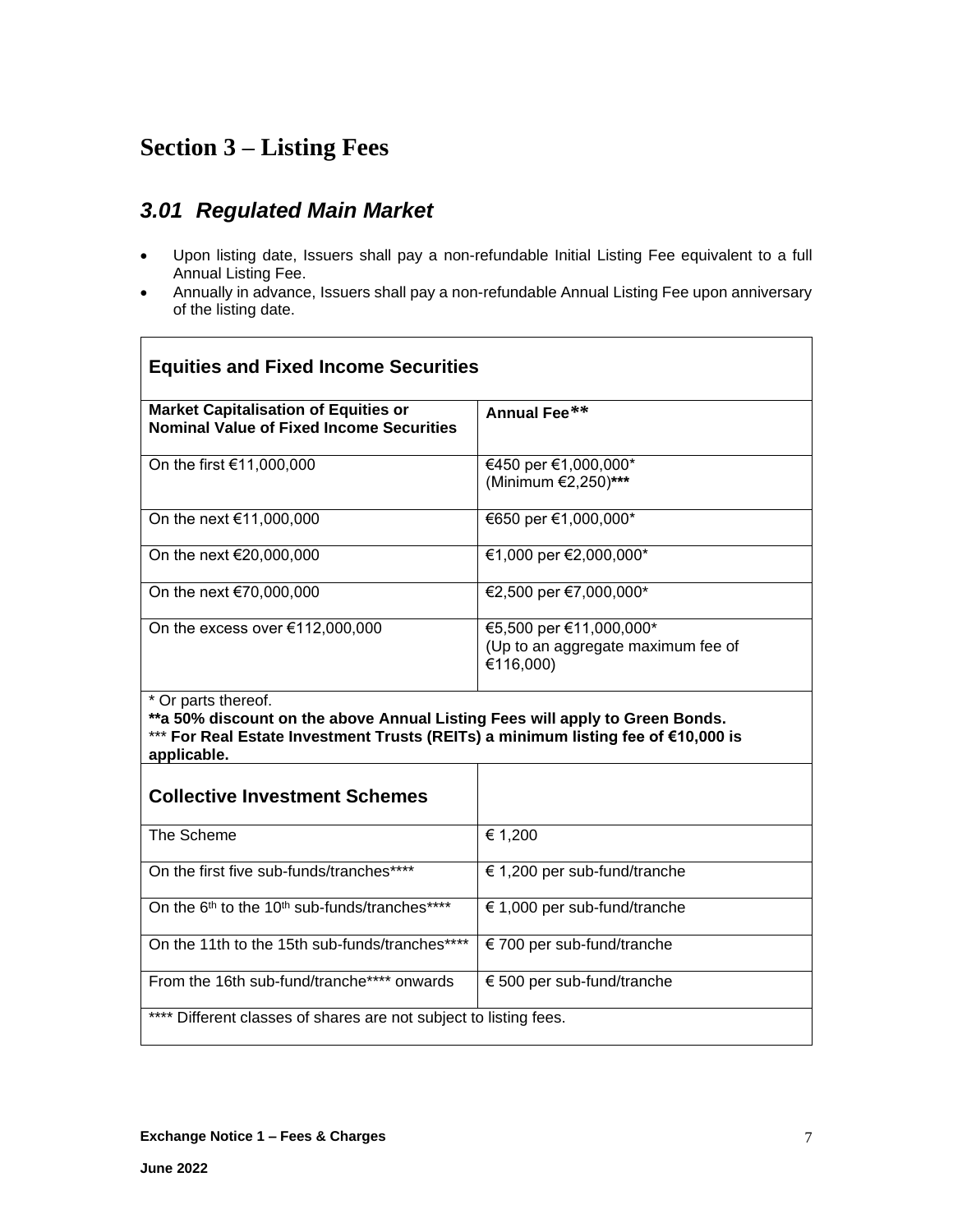## **Section 3 – Listing Fees (cont.)**

### *3.01 Regulated Main Market (cont.)*

| <b>Exchange Traded Funds</b>               |                                                |
|--------------------------------------------|------------------------------------------------|
| On the first six share classes in the same | € 2,250 per class/ISIN, capped at € 15,000 for |
| Sub-Fund                                   | ETFs with more than six classes                |

#### *The above fees are subject to 18% VAT.*

#### **Relevant information:**

- a) Market capitalisation for equities:
	- Upon listing, the market capitalisation for equities is calculated on the issue price.
	- Subsequently, it is calculated on the average market capitalisation of the previous quarter.
- b) Treasury Bills are not subject to listing fees.
- c) The Annual Listing Fee incorporates the cost of ISIN allocated to the security.
- d) If the financial instruments being listed already have a primary listing in another recognised jurisdiction, then, the Annual Listing Fee will be reduced by 50%.
- e) In the event where issuers of equities have an Employee Share Option Scheme in place and equities are being issued subsequent to the exercise of the rights as outlined in such Scheme, then, no Annual Listing Fees will be charged at the time of admission to listing of such equities, provided that, the computation of the Annual Listing Fee related to these shares (calculated pro rata till anniversary date of listing) does not exceed the minimum Annual Listing Fee of €2,250 mentioned in the table above, at the prevailing time of the admission of listing of such equities.
- f) The Annual Listing Fee shall also apply to any corporate action/s resulting in a change in share capital. In this case, the Annual Listing Fee shall **not** be charged pro rata (till original listing date anniversary of security) and the maximum annual fee threshold of €116,000 shall not apply.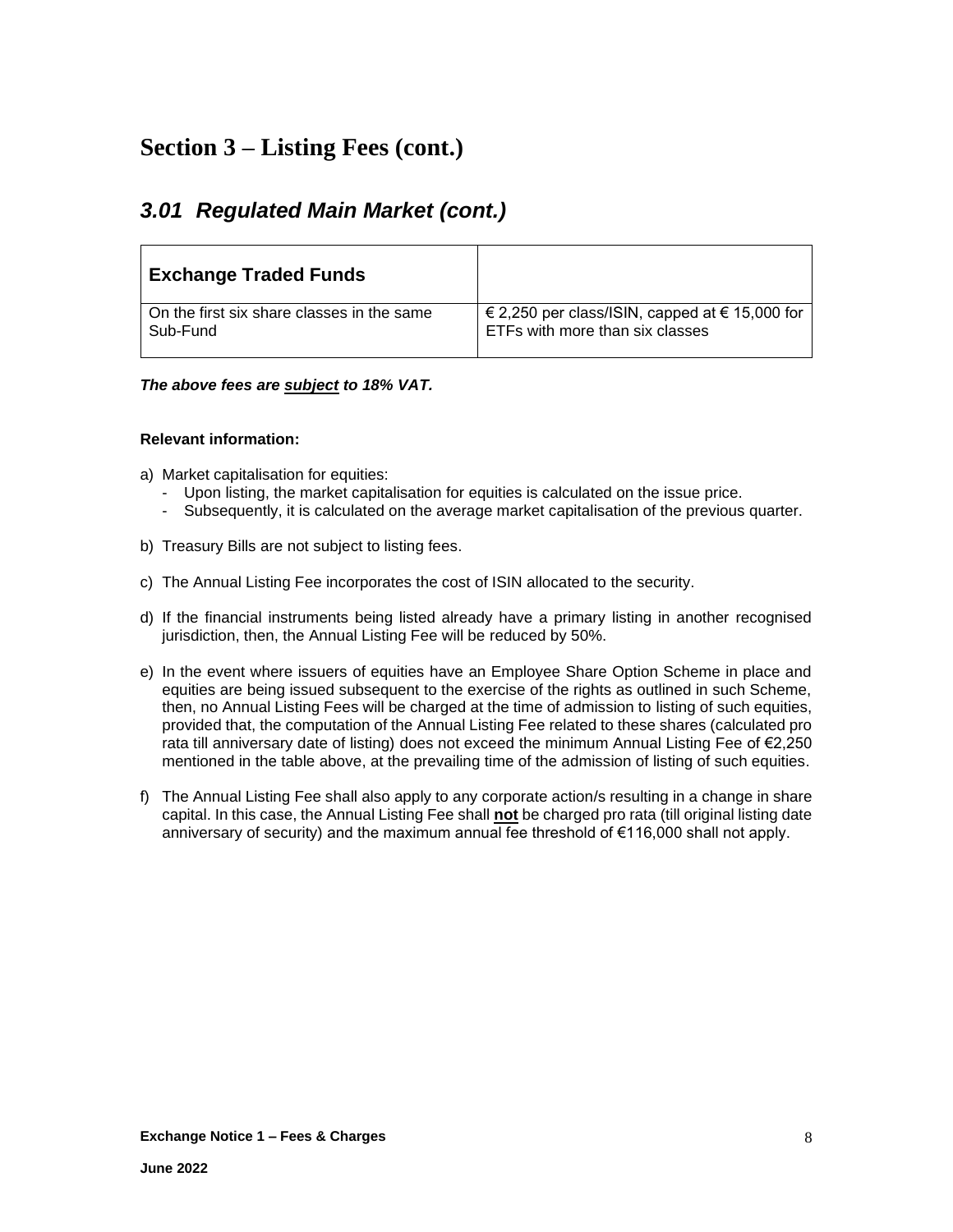## **Section 3 – Listing Fees (cont.)**

### *3.02 Institutional Financial Securities Market (IFSM)*

• Upon application, Applicants shall pay a non-refundable Application Fee/s as per table below:

| Application Fees*, as applicable, depending on the type of transaction: |        |
|-------------------------------------------------------------------------|--------|
| <sup>1</sup> Base Prospectus or Registration Document                   | €1,500 |
| <b>Standalone Prospectus</b>                                            | €1,500 |
| <sup>2</sup> Programme Update                                           | €1,500 |
| <sup>2</sup> Series Prospectus                                          | €1,500 |
| <sup>2</sup> Supplement with Issuance                                   | €1,000 |
| <sup>2</sup> Supplement - Financial Update                              | €500   |
| <sup>2</sup> Final Terms / 1 <sup>st</sup> Tranche                      | €500   |
| Second and Subsequent Tranches                                          | €250   |

*\*Fees are applicable for each ISIN or security.*

*<sup>1</sup>Base Prospectus or a Registration Document is required when securities are issued in the form of a continuous Issuance Programme or the Prospectus is being issued in the form of a Registration Document and a Securities Note (refer to Wholesale Securities Markets Listing Rule 2.1)*

*<sup>2</sup>Applications for Supplements to the Prospectus and updates are required when a significant new factor / mistake / inaccuracy has occurred or is needed to the original Prospectus or Registration Document that has been approved, or when further issuances are made under an Issuance Programme.*

- Upon listing date, Issuers shall pay a non-refundable Annual Listing Fee of €2,000.
- Annually in advance, Issuers shall pay a non-refundable Annual Listing Fee of €2,000 upon anniversary of the listing date.

The Annual Listing Fee incorporates the cost of ISIN allocated to the security.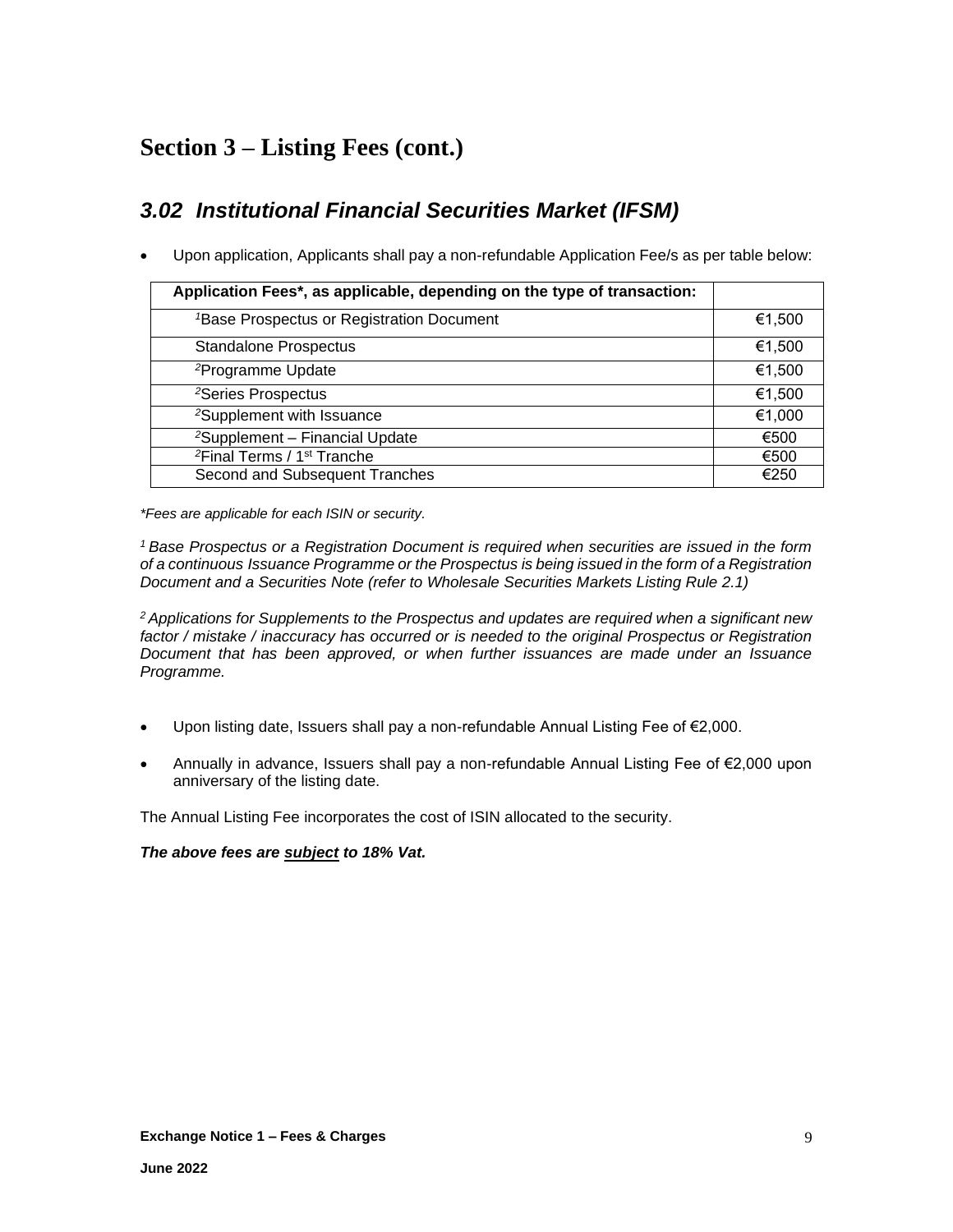## **Section 4 – Prospects MTF Fees**

### *4.01 Application and Admission Fees – Prospects MTF*

#### Application Fees

- In line with Rule 2.01.01 of the Prospects MTF Rules, applicants for admission to Prospects MTF shall be subject to a *Pre-Application Assessment*. To this effect a Pre-Application assessment fee of €2,000 will be charged to prospective issuers immediately upon submission of all the necessary information by the Admissions/Corporate Advisors, and on which the preassessment process can be carried out. This fee will be deducted from the Application fee mentioned below, **only** if the prospective transaction is eligible to Prospects MTF, otherwise the fee is non-refundable.
- Upon application, Applicants shall pay a non-refundable Application fee of €5,000. An additional non-refundable document handling fee of €3,000 shall apply where the proposed issue is secured by tangible assets, therefore total application fee in such cases shall be of €8,000.
- When the Exchange receives the first draft documentation by the Admissions/Corporate Advisor in relation to an application, Prospects Office will carry out a *high-level* check of the documentation to verify whether the documentation submitted is in order and complete. If the documentation is not complete this will be sent back to the Admissions/Corporate Advisor. If the revised draft documentation is still not in good order after **three months** from the first submission, the Admissions/Corporate Advisor will be informed that the first application is considered to have expired and, in this respect, an additional non-refundable fee of €2,000 will be charged.

#### Admission Fees

- Upon admission, Issuers shall pay a non-refundable Annual Admission Fee.
- Annually in advance, Issuers shall pay a non-refundable Annual Admission Fee upon anniversary of the admission date.

| <b>Admission Fees – Prospects MTF</b>                                                          |                              |
|------------------------------------------------------------------------------------------------|------------------------------|
| <b>All types of Securities</b>                                                                 | <b>Annual Admission Fee*</b> |
| <b>Market Capitalisation of Equities or</b><br><b>Nominal Value of Fixed Income Securities</b> |                              |
| Up to or less than $\epsilon$ 3,500,000                                                        | €4,900                       |
| More than $\text{\textsterling}3,500,000$ and up to $\text{\textsterling}5,000,000$            | €7.000                       |
| More than $\epsilon$ 5,000,000 and up to $\epsilon$ 8,000,000                                  | €9,800                       |

*\*These fees are applicable as from 1st January 2020*

#### **Exchange Notice 1 – Fees & Charges**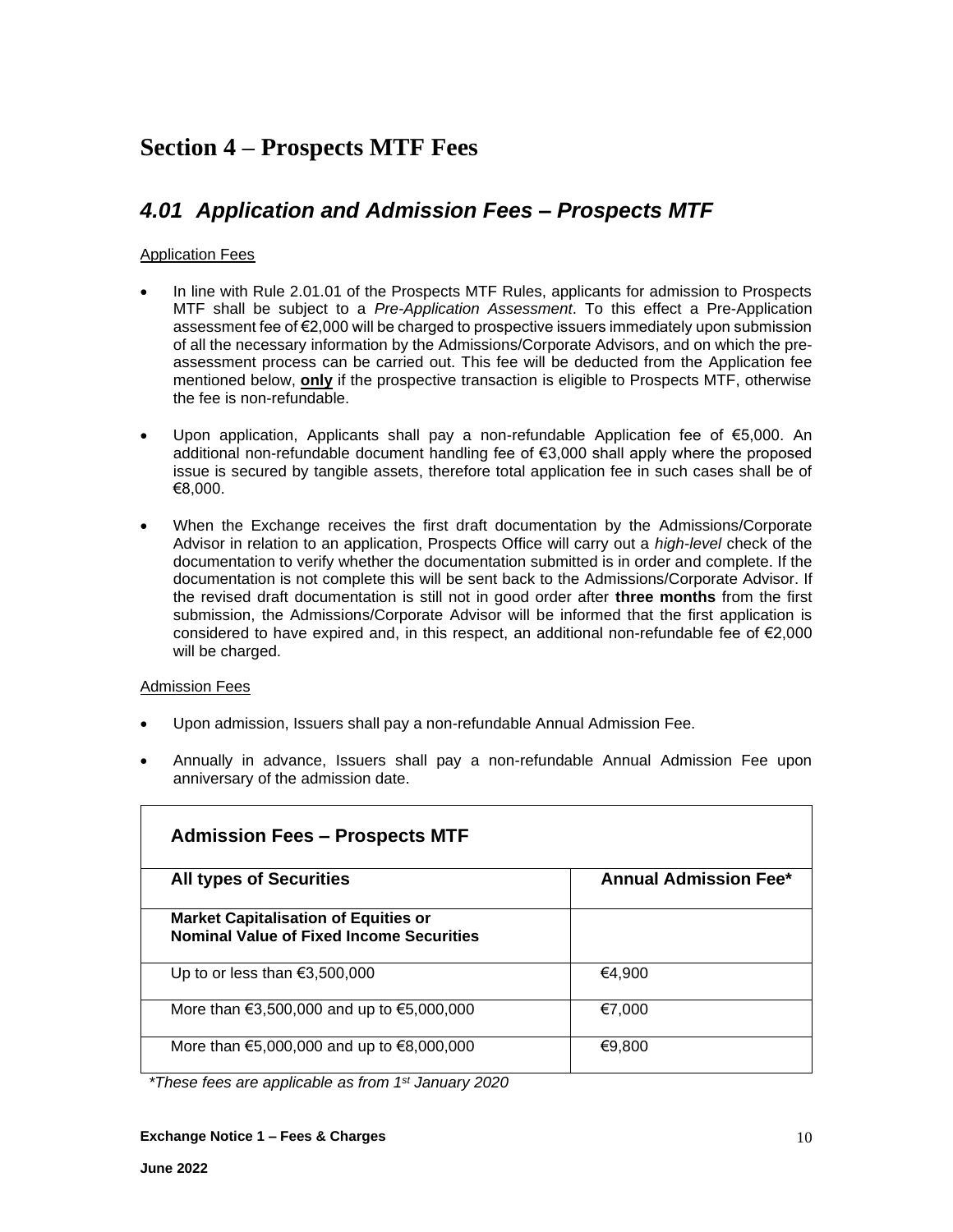## **Section 4 – Prospects MTF Fees (cont.)**

### *4.01 Application and Admission Fees – Prospects MTF (cont.)*

#### **Relevant information:**

- a) Market capitalisation for equities:
	- Upon admission, the market capitalisation for equities is calculated on the issue price.
	- Subsequently, it is calculated on the average market capitalisation of the previous quarter.
- b) Where specialised, skilled resources are required to support an admission to the Prospects MTF, the Exchange will discuss and agree with the Applicant how to secure these required accredited resources as well as set any potential, additional fees before the start of the admission process as the Exchange may deem fit and appropriate.
- c) The Annual Admission Fee incorporates the cost of ISIN allocated to the security.
- d) Where an Issuer terminates the admission of a security on Prospects MTF, with the intention to list on the Regulated Main Market already published through a Company Announcement, a pro-rata refund calculated on the unused period of the Annual Admission Fee may be issued upon written request from the Issuer. The credit note may only be utilised against payment of the Initial Listing Fee in respect of the listing on the Regulated Main Market.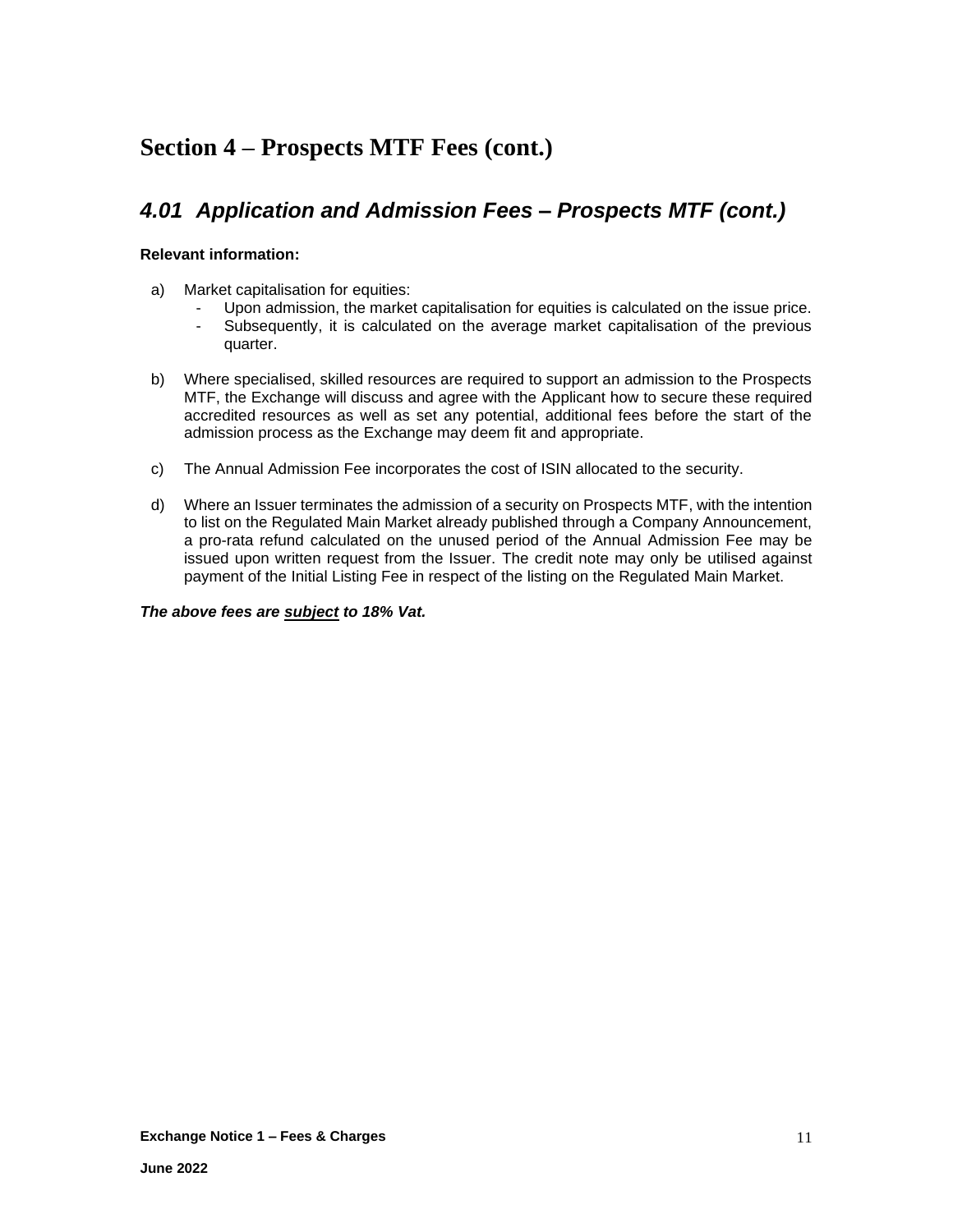## **Section 4 – Prospects MTF Fees (cont.)**

### *4.02 Corporate Advisors, Admissions Advisors, Compliance Advisors – Prospects MTF*

- Upon submission of the Application, the following fees shall apply:
	- (a) Corporate Advisors shall pay a non-refundable Application Fee of €2,000;
	- (b) Admissions Advisors shall pay a non-refundable Application Fee of €1,000; and
	- (c) Compliance Advisors shall pay a non-refundable Application Fee of €1,000.

The Application Fee covers 10 hours of due diligence, support on the Prospects MTF Rules and other advisory support.

If the Exchange provides services additional to those mentioned above and/or in excess of the said 10 hours, then these will be charged at €100/hour.

- Upon approval of the Application, Corporate Advisors and Compliance Advisors shall pay a non-refundable pro-rata Initial Fee of €1,000 till 31 December and the Admissions Advisors shall pay a non-refundable pro-rata Initial Fee of €500 till 31 December.
- Annually in advance, the following fees shall apply:
	- (a) Corporate Advisors shall pay a non-refundable Annual Fee of  $\epsilon$ 1,000;
	- (b) Admissions Advisors shall pay a non-refundable Annual Fee of €500; and
	- (c) Compliance Advisors shall pay a non-refundable Annual Fee of €1,000.

The Annual fee is payable at the start of each calendar year, starting from the year following that when the Advisors have been so approved. The Annual Fee is payable irrespective of whether any mandates have been admitted by the Exchange as of that date.

The Annual Fee covers solely the first mandate handled by the Corporate Advisor and which has been successfully admitted to Prospects MTF; and in the case of a Compliance Advisor the Annual Fee covers solely the first mandate under its responsibility.

- The following fees per mandate are applicable:
	- (a) Corporate Advisors shall be charged Annual Fees of €1,000 per annum for each additional mandate**, over and above the first mandate;**
	- (b) Compliance Advisors shall be charged Annual Fees of €1,000 per annum for each additional mandate**, over and above the first mandate**.

This fee is not applicable to Admissions Advisors.

• The Annual Fee for each mandate admitted will be invoiced in line with the Annual Fees procedure as explained above, that is, pro-rata from admission date till 31 December.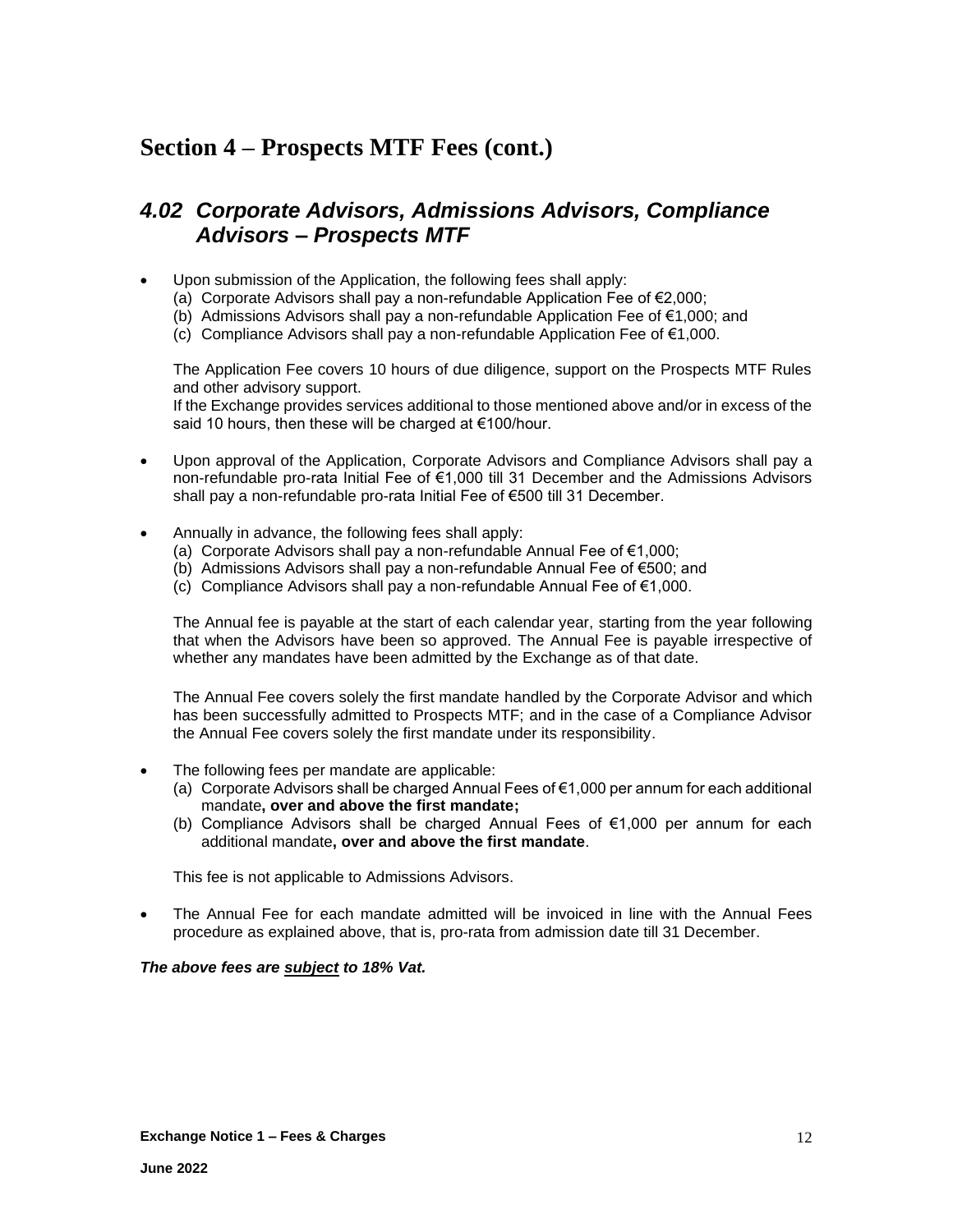## **Section 5 – Legal Entity Identifiers (LEIs) Fees**

On application, an entity shall pay a non-refundable yearly maintenance fee of €120 prior to being provided with an LEI by the Exchange. The LEI Application Fee of €120 shall not apply in case of a porting of an LEI from another Local Operating Unit.

On anniversary, a yearly maintenance fee of €80 is payable in advance.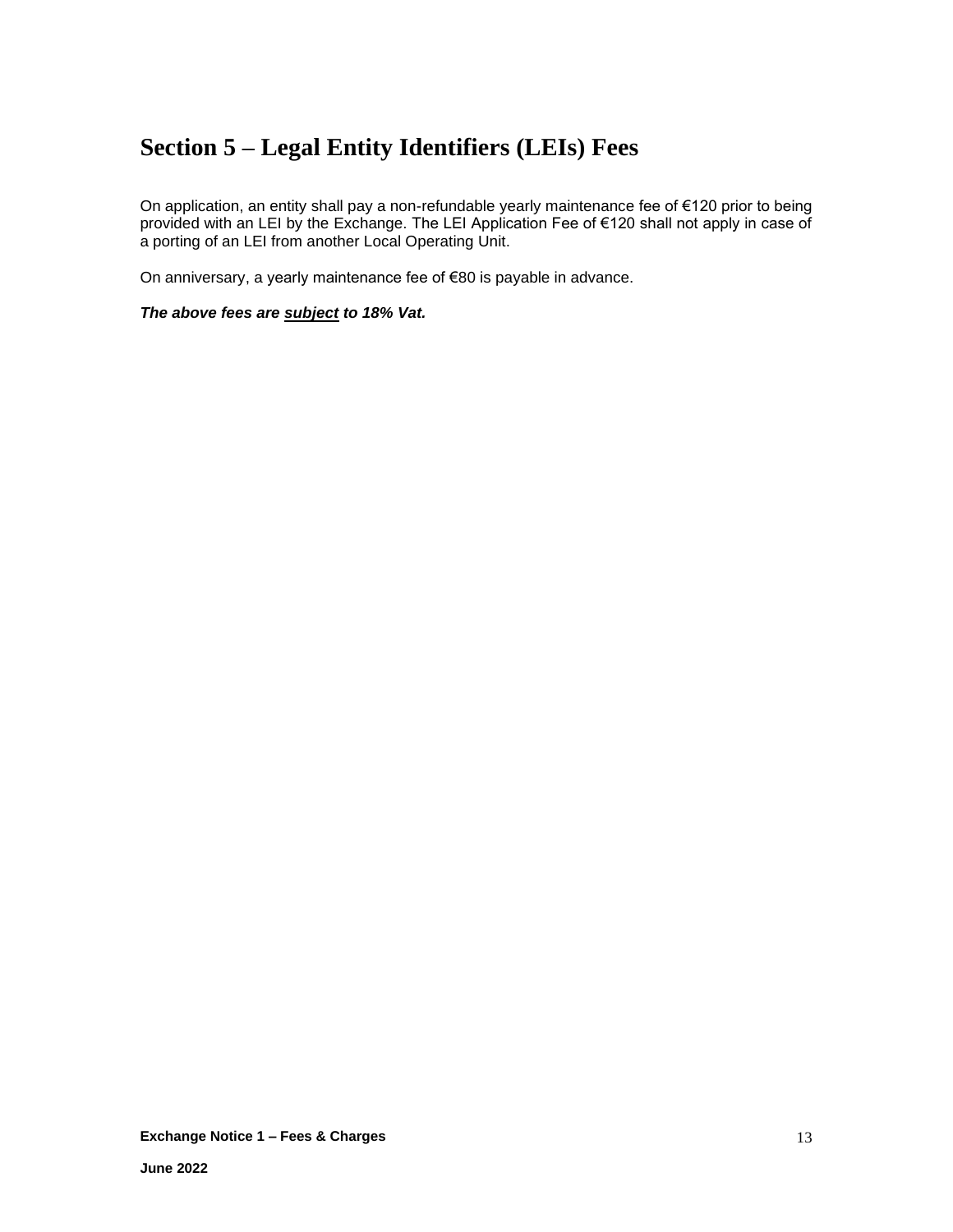## **Section 6 – Dematerialisation Fees**

### *6.01 Dematerialisation Fees for instruments not listed on the Malta Stock Exchange*

- Upon application, an Entity shall pay a non-refundable Initial Dematerialisation Fee of €4,750.
- Upon dematerialisation date and annually thereafter, an Entity shall pay an Annual Dematerialisation Fee of €4,750.

The Annual Dematerialisation fee shall be waived if notice of termination accompanied by the relevant Board Resolution is submitted to the Exchange's CSD up to 20 working days after the anniversary date of dematerialisation.

- Every time a new investor profile assessment and due diligence process is to be performed, an Entity shall pay a non-refundable pre on-boarding Fee of €50 per natural person and €200 per legal entity.
- Upon receipt of the formal request for the addition or reduction to an already dematerialised financial instrument that is admitted to the MSE-CSD, an Entity shall pay a non-refundable fee of €500. The Exchange shall not issue the dematerialisation certificate relating to the increase or reduction in the amount of the financial instrument unless this fee is settled in advance.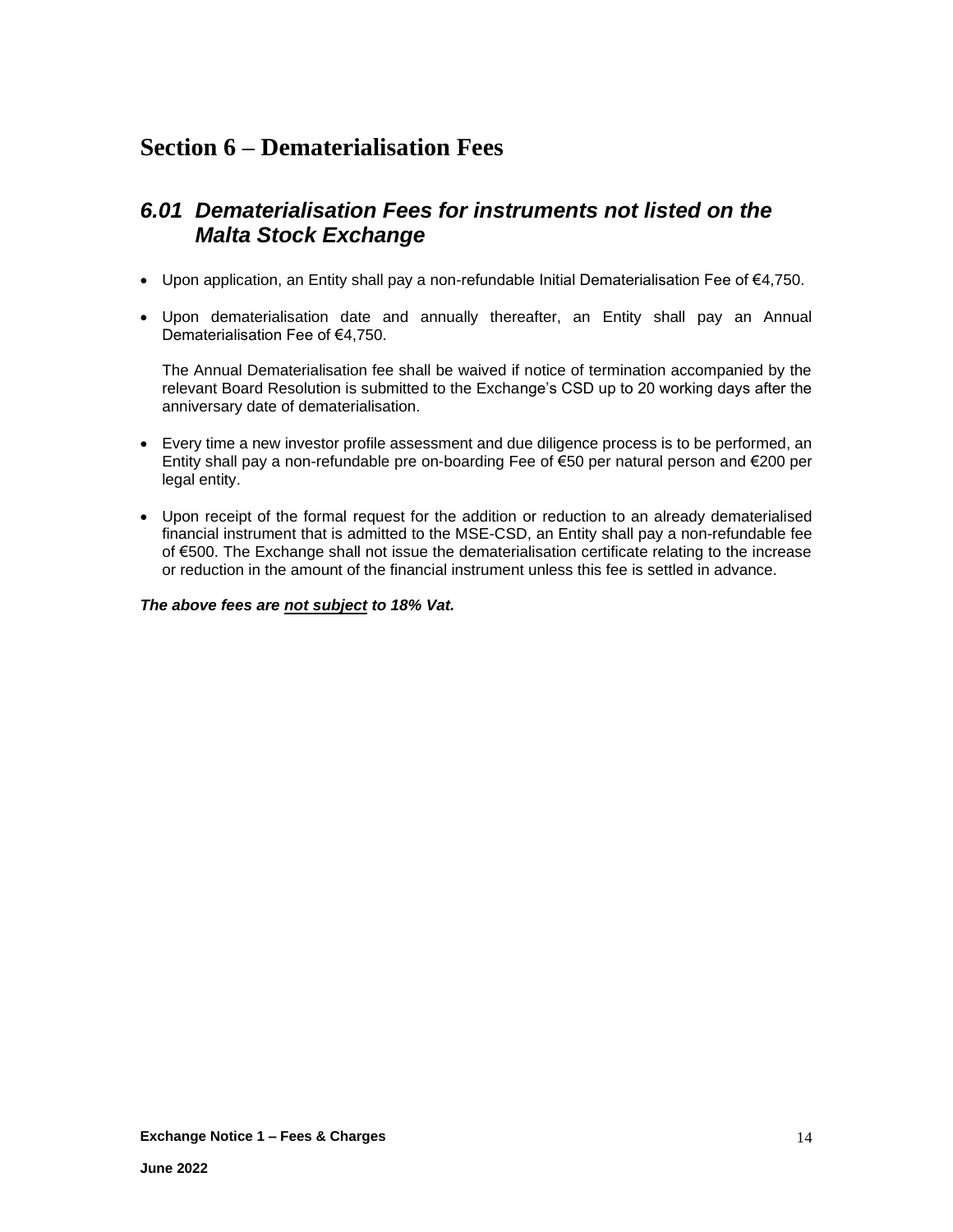### *7.01 MSE Account Opening Fees*

- The CSD does not charge fees for the opening of an account (MSE Account) at the CSD both for direct and indirect holding accounts.
- The CSD may open MSE Accounts directly in the name of an individual investor or legal entity. Such Direct Holding Accounts hold the security balances in the name of the investor on whose name the account has been registered as per details submitted to the CSD by an authorised representative or Member.
- The CSD may also open MSE Accounts in the name of entities (Nominees) licensed to hold securities as nominee of the underlying holder. An Indirect Holding Account is opened and administered by the Nominee in whose name the account has been registered and holdings in such accounts are held by the Nominee on behalf of the underlying investors.
- Members and Nominees must ensure that their clients understand the services being offered and that they are made aware of the different risks and costs associated with such services when choosing between a Direct and Indirect Holding Account. Members and Nominees need to provide an explanation as to how client holdings segregation is managed and how Member or Nominee default may affect their holdings or the settlement of any pending instructions.

### *7.02 Initial Register Fees*

- Upon take-on of a register at the CSD, the Issuers are charged Initial Register Fees calculated as per table below.
- Where the CSD takes on a register previously held with another CSD, the Initial Register Fees shall be charged at 50% of the fees calculated as per table below, subject to a minimum fee of €2,500.
- In the case of a rollover, the Initial Register Fees shall be charged at 75% of the fees calculated as per table below, with respect to existing bondholders only.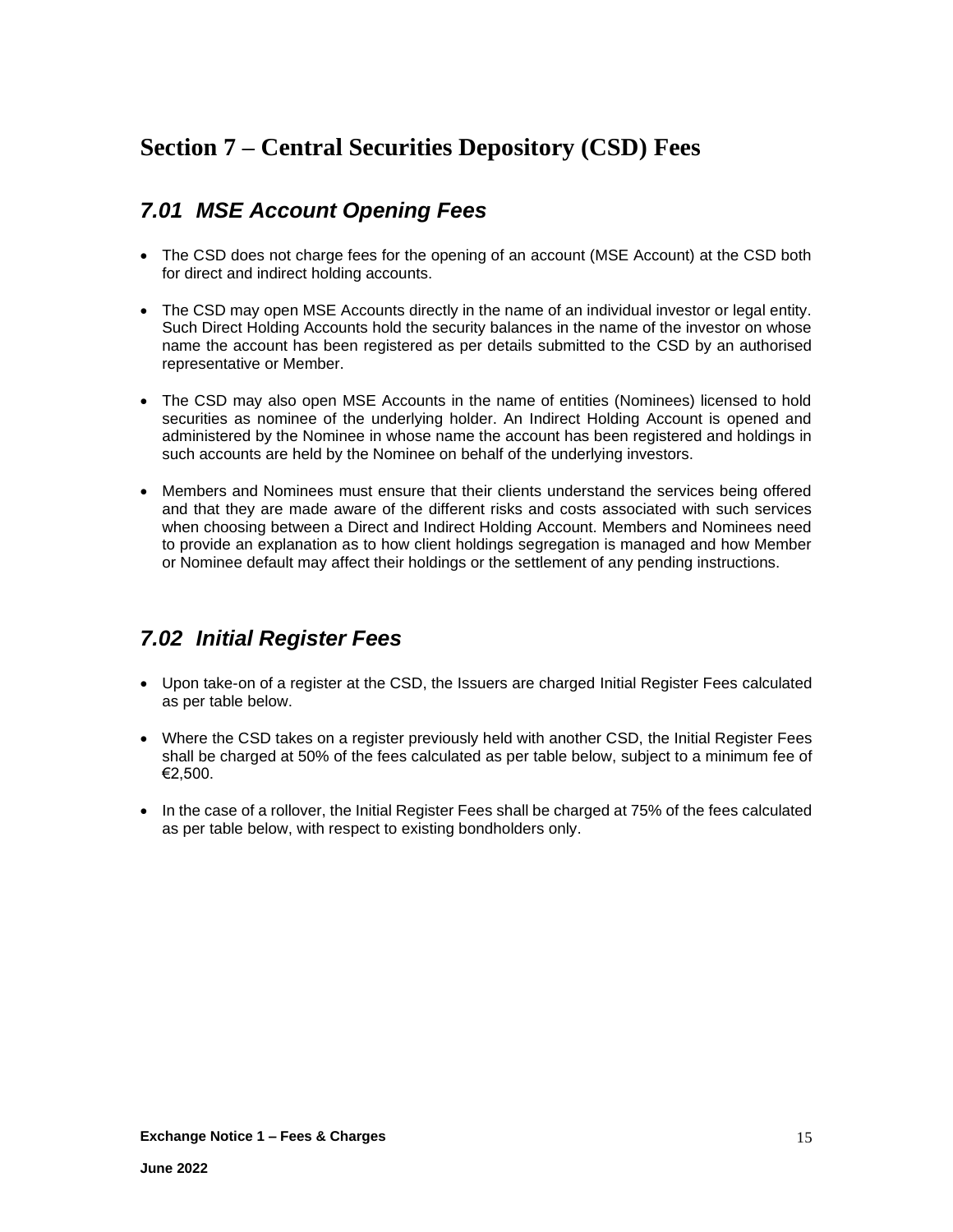| <b>Quantity (No. of</b><br>applications/holders) | <b>Initial Take-on Fee (incl</b><br>transfer from another<br>CSD) per holder<br>€ | <b>Initial Take-on and</b><br>Primary* Fee per<br>application<br>€ |
|--------------------------------------------------|-----------------------------------------------------------------------------------|--------------------------------------------------------------------|
| Up to 2,000                                      | 6.00                                                                              | 7.00                                                               |
| $2,001 - 5,000$                                  | 5.00                                                                              | 6.00                                                               |
| 5.001 and over                                   | 4.50                                                                              | 5.00                                                               |

### *7.02 Initial Register Fees (cont.)*

*\* This includes post-application related processing work carried out on behalf of the Registrar.*

*The above fees are subject to 18% Vat.*

### *7.03 Annual Register Fees*

- At each calendar year-end, the Issuer shall pay an Annual Register Fee one year in arrears, based on the number of existent holders at year-end.
- In the case of the first year of take-on, the Annual Register Fee shall be calculated pro-rata from the take-on date till 31 December of that year.
- In the case of a roll-over and/or redemption, the Annual Register Fee shall be calculated prorata from 1 January till roll-over and/or redemption date of that same year.

| No. of Holders on Register | <b>Annual Register Fees</b> |
|----------------------------|-----------------------------|
| Up to 1,000                | $@ \in 4.50$ per holder     |
| $1,001 - 10,000$           | $@ \in 4.00$ per holder     |
| 10,001 and over            | $@ \in 3.00$ per holder     |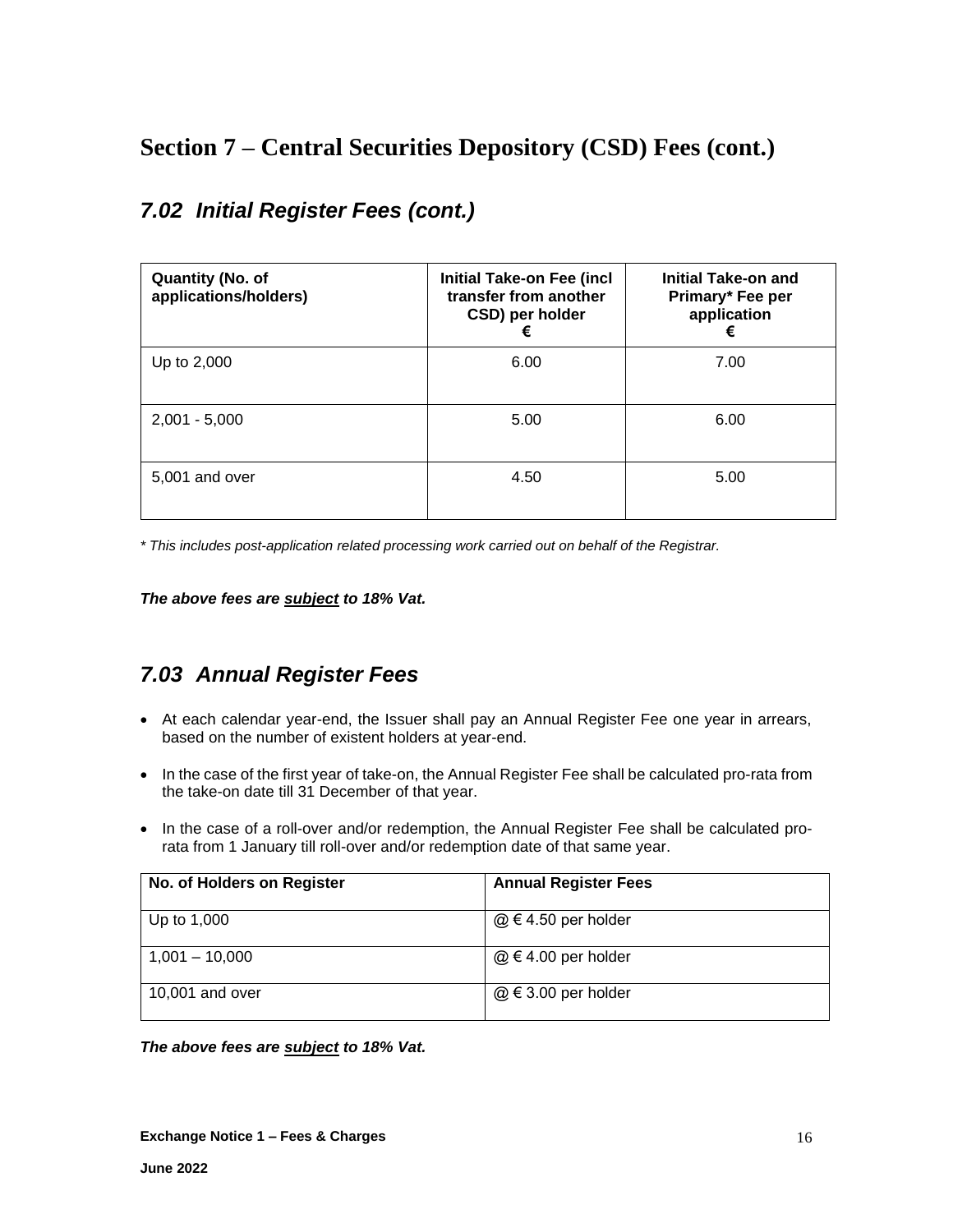| <b>Maintenance of Register Fees</b>                   |                                       |  |  |
|-------------------------------------------------------|---------------------------------------|--|--|
| Bought movements                                      | $@ \in 2$ per movement                |  |  |
| Sold movements                                        | $@ \in 2$ per movement                |  |  |
| Release of Estates (Heirs)                            | $@ \in 6.50$ per transmission         |  |  |
| Off-market Transfer (incl. Donations,<br>Separations) | $@ \in 11.50$ per transfer            |  |  |
| <b>REPO Agreements</b>                                | $@$ €11.50 per party to the Agreement |  |  |

## *7.04 Maintenance of Register Fees*

 $\mathsf{r}$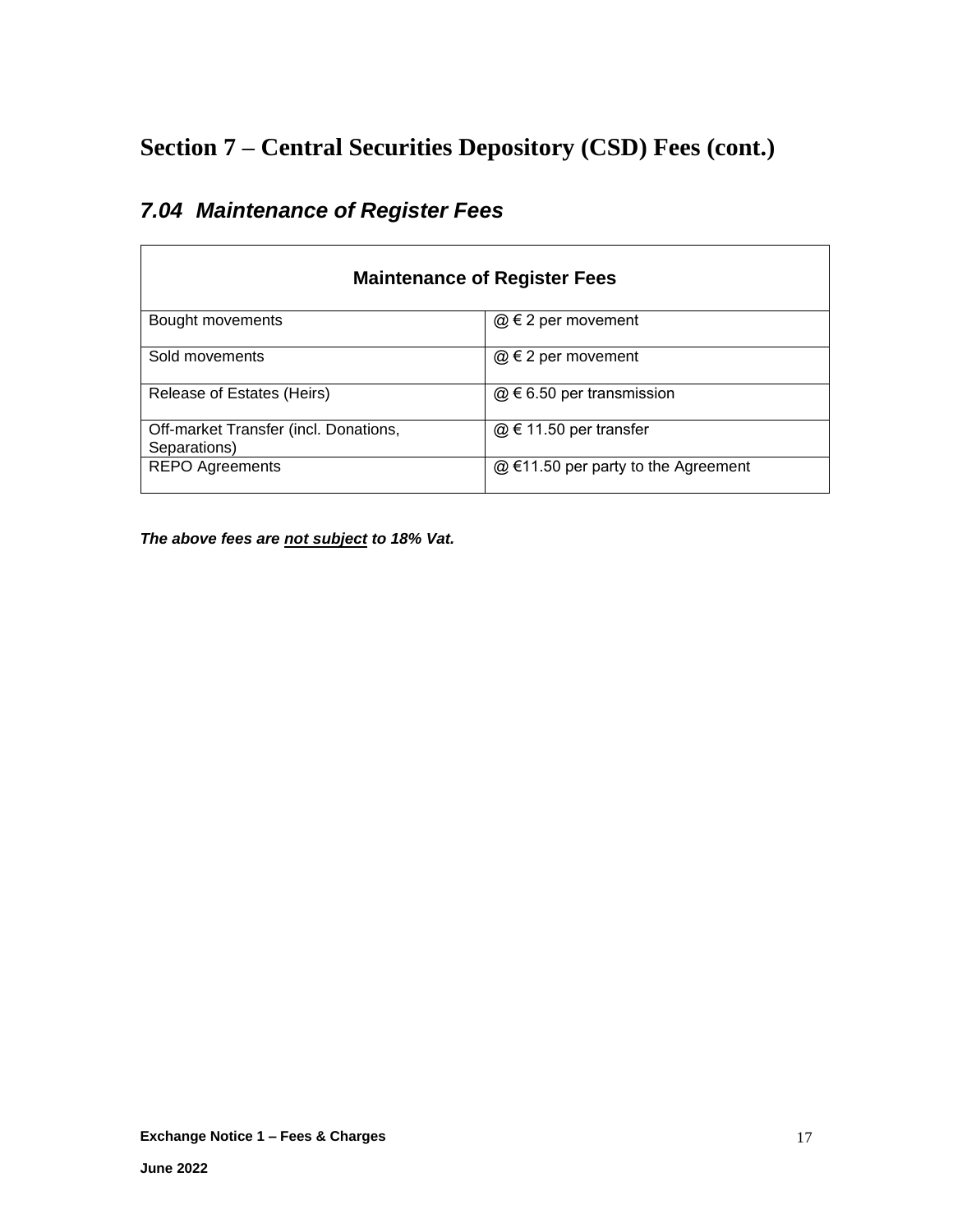| <b>Other CSD Charges</b>                                                                                                                                                                                                                 |                                                                                                                                                                                                                                              |                                     |  |
|------------------------------------------------------------------------------------------------------------------------------------------------------------------------------------------------------------------------------------------|----------------------------------------------------------------------------------------------------------------------------------------------------------------------------------------------------------------------------------------------|-------------------------------------|--|
| <b>Reports</b>                                                                                                                                                                                                                           | <b>Fees</b>                                                                                                                                                                                                                                  |                                     |  |
| Donations/Separations                                                                                                                                                                                                                    | €10 per movement                                                                                                                                                                                                                             |                                     |  |
| Transfer to/from Indirect Holding<br>Account<br>(Nominee)                                                                                                                                                                                | €10 per movement is charged monthly to the<br>Member (Nominee) in whose name the Indirect<br>Holding Account is opened.                                                                                                                      |                                     |  |
| Causa Mortis - Administrative & vetting charge                                                                                                                                                                                           | Value of Estate<br>€                                                                                                                                                                                                                         | Charge<br>€                         |  |
|                                                                                                                                                                                                                                          | $0 - 2,000$<br>2,000-5,000<br>5,000-10,000<br>Over 10,000                                                                                                                                                                                    | €35<br>€60<br>€80<br>€100           |  |
| Pledge Agreements - Vetting Charge                                                                                                                                                                                                       | €15 - for pledges up to €15,000<br>€20 - for pledges exceeding €15,000                                                                                                                                                                       |                                     |  |
| <b>Statements of Holdings</b><br>Daily statements<br>Weekly statements<br>Monthly statements<br>Quarterly statements                                                                                                                     | <b>Annual Fee</b><br>€500<br>€100<br>€25<br>€10                                                                                                                                                                                              |                                     |  |
| Payment / Transaction History per account                                                                                                                                                                                                | Back-dated Payment / Transaction History can<br>be accessed via e-portfolio on an ad-hoc basis<br>for free.<br>Requests for printed Payment / Transaction<br>History will be charged at €1.50 per printed<br>page with a minimum fee of €50. |                                     |  |
| <b>Swift Messages</b><br>Initial set up fee<br>Fee per Statement of holdings/<br>Statement of transactions/ Corporate<br>Action notification<br>These are charged annually in arrears at end of<br>year or at member's termination date. | €50 per MSE account<br>€0.10 per message                                                                                                                                                                                                     |                                     |  |
| Any other service requested by/offered to third<br>parties                                                                                                                                                                               |                                                                                                                                                                                                                                              | As per agreed terms between parties |  |

## *7.05 Other CSD Charges*

*The above fees are subject to 18% Vat.*

#### **Exchange Notice 1 – Fees & Charges**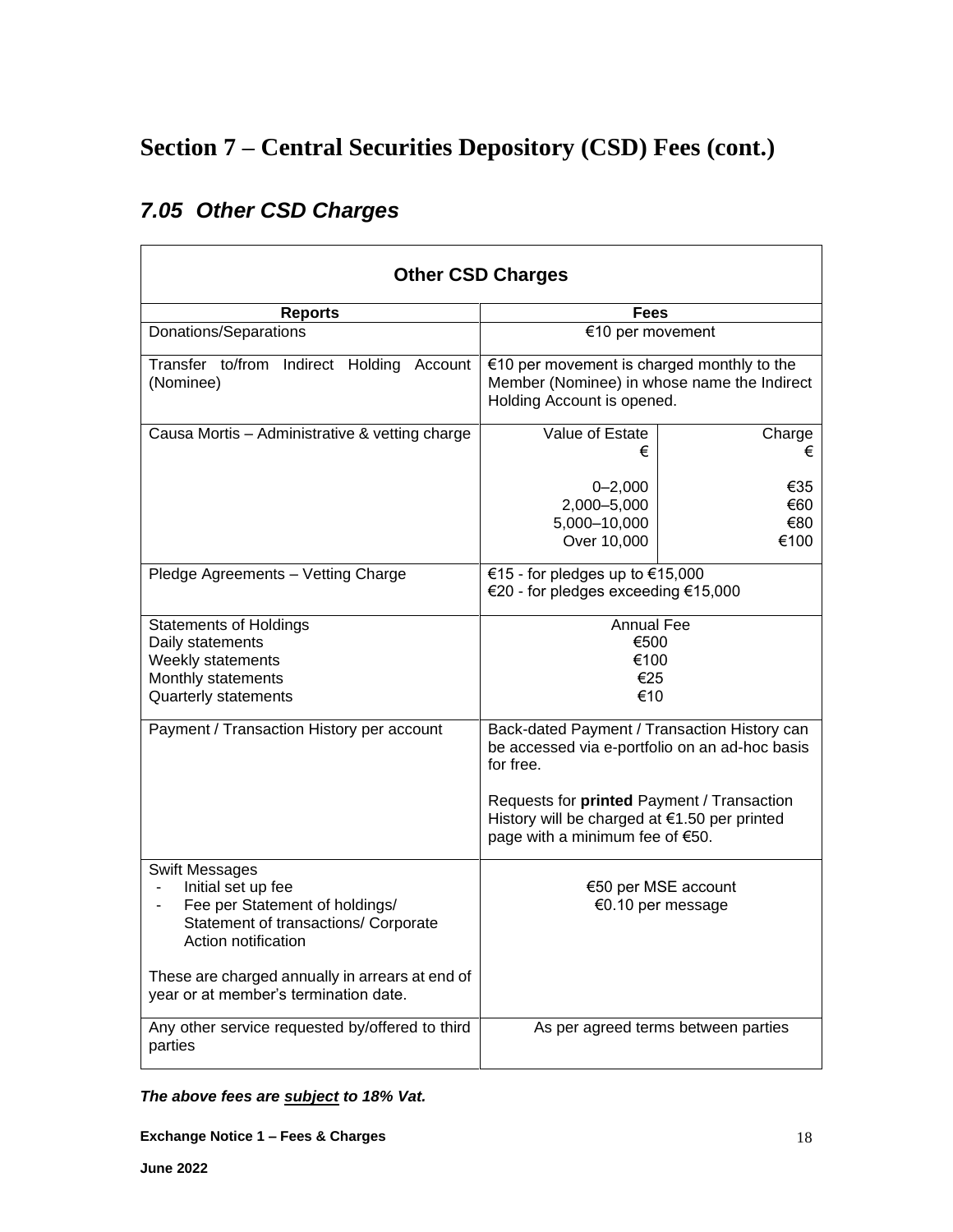### *7.06 Registrar Fees*

Registrar services may be provided by the Exchange upon request by issuers or potential issuers in relation to new issues. The provision of registrar services is at the sole discretion of the Exchange. Registrar fees are subject to negotiation with the prospective issuer depending on the services to be provided, subject to a minimum fee of €10,000. This fee does not include any other expenses which may be incurred in connection with the issue. Only for Green Bonds admitted to the Exchange's Green List, a rebate equivalent to 50% of the Initial Listing Fee as outlined in Section 3.01 above, will be deducted from the Registrar Fees.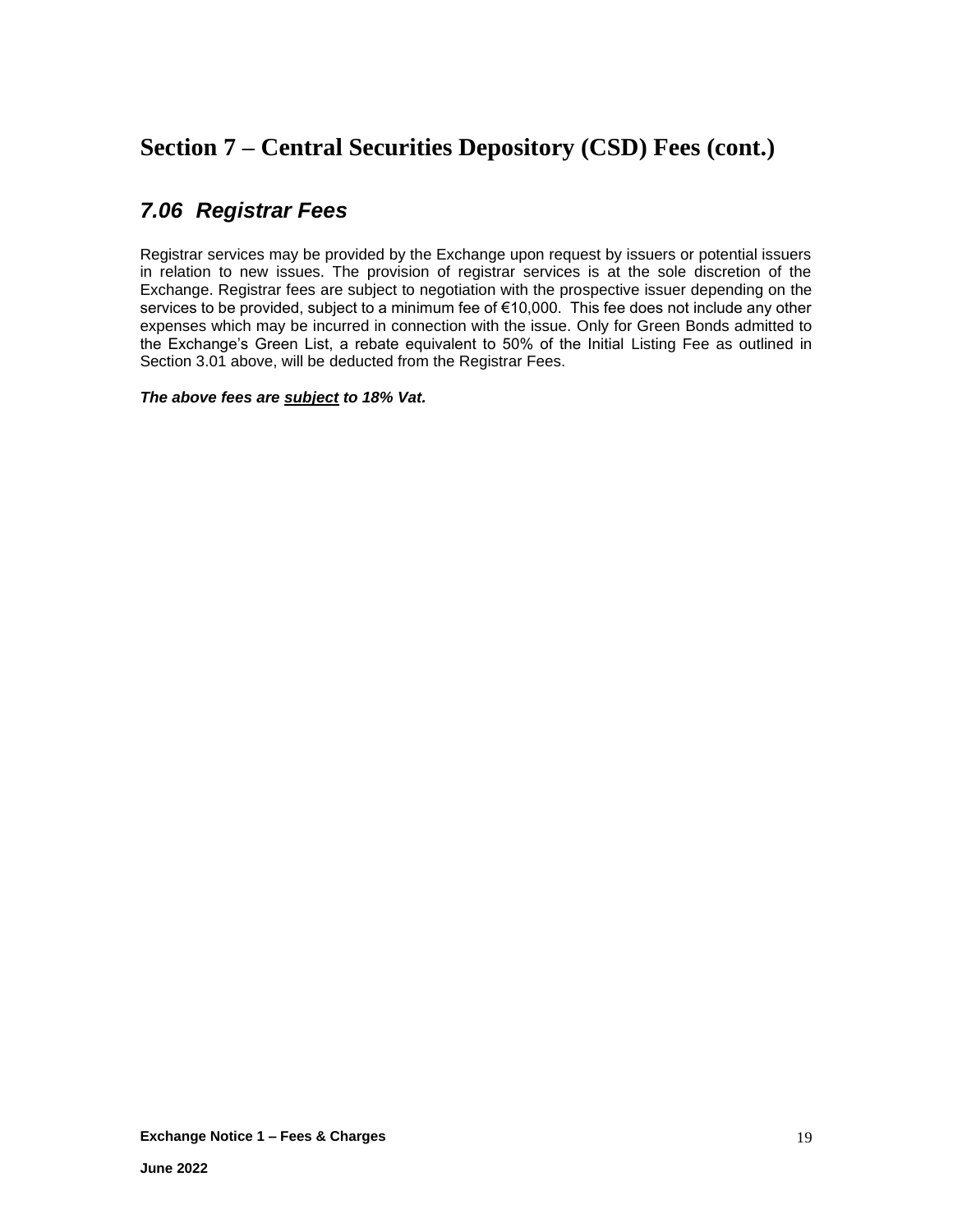## **Section 8 – International Security Identification Numbers (ISINs) Fees**

Upon application for an ISIN, an Entity shall pay an ISIN fee of €100 per issued ISIN. The Exchange shall not provide the Entity with an ISIN unless the fee has been duly paid.

This fee shall only be refundable, upon request by an Entity, for securities that will make use of the CSD's dematerialisation services, Trading Venue service or Listing services.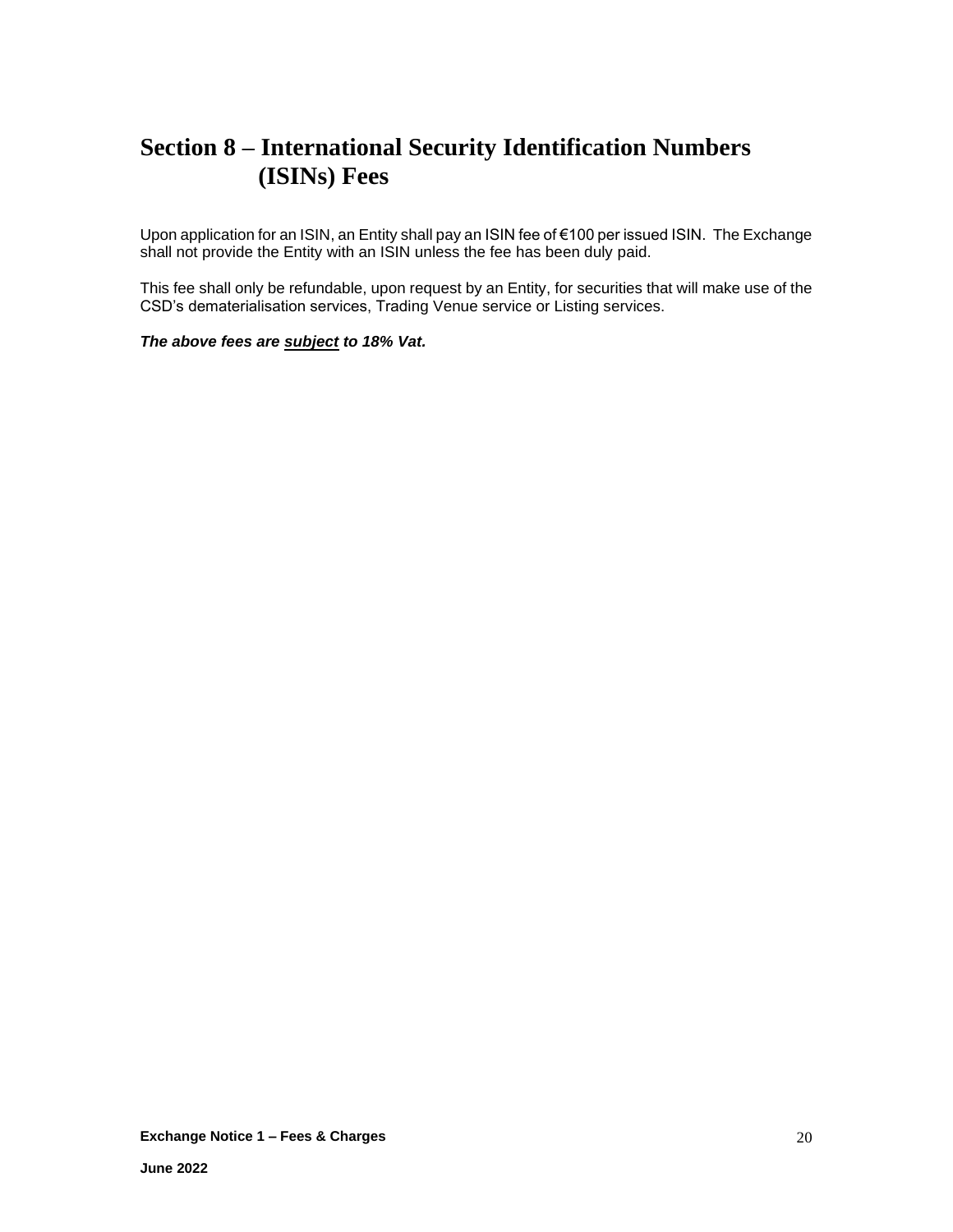## **Section 9 – European Market Infrastructure Regulation (EMIR) Fees**

• A non-refundable Annual Fee shall be charged in advance to any Reporting Counterparty as per table below:

| <b>EMIR Services</b>                                  | <b>Annual Fee</b><br>€ |
|-------------------------------------------------------|------------------------|
| <b>Reporting Counterparty</b>                         | €1,200                 |
| Delegated reporting on behalf of other counterparties | €120                   |

- A reporting fee of €0.09 per new reported trade and a maintenance fee of €0.08 per open position as at end of month shall be charged to the Reporting Counterparty.
- If the total monthly charge does not exceed €100, then, these fees will be invoiced annually every January of the following calendar year.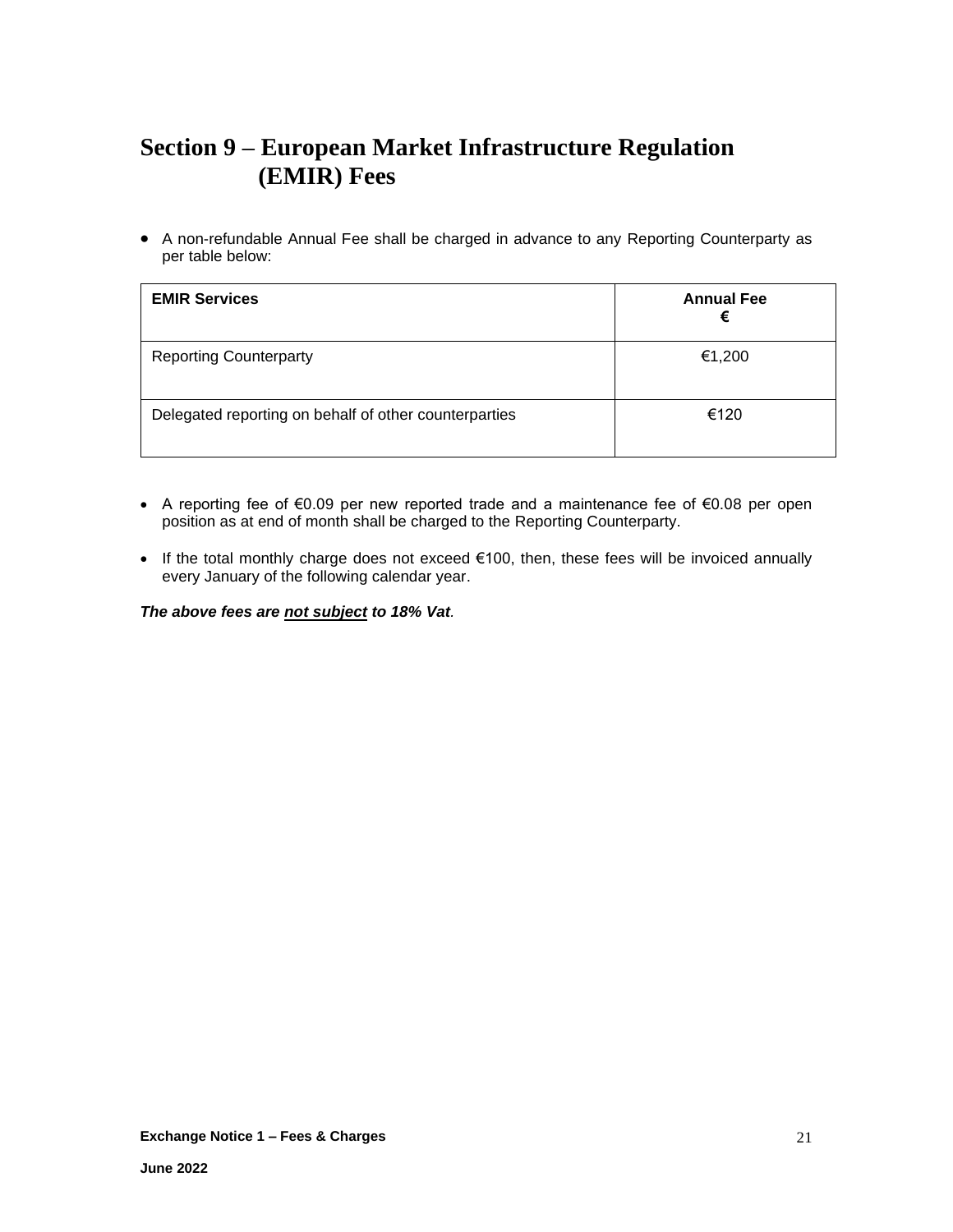## **Section 10 – Clearstream Transfers Charges**

An administrative charge of €25 per instruction shall be applicable in line with Exchange Notice 719.

These fees shall be charged on a monthly basis for any transfers executed during the previous month. Invoices shall be issued in EUR irrespective of the currency in which the transaction was executed.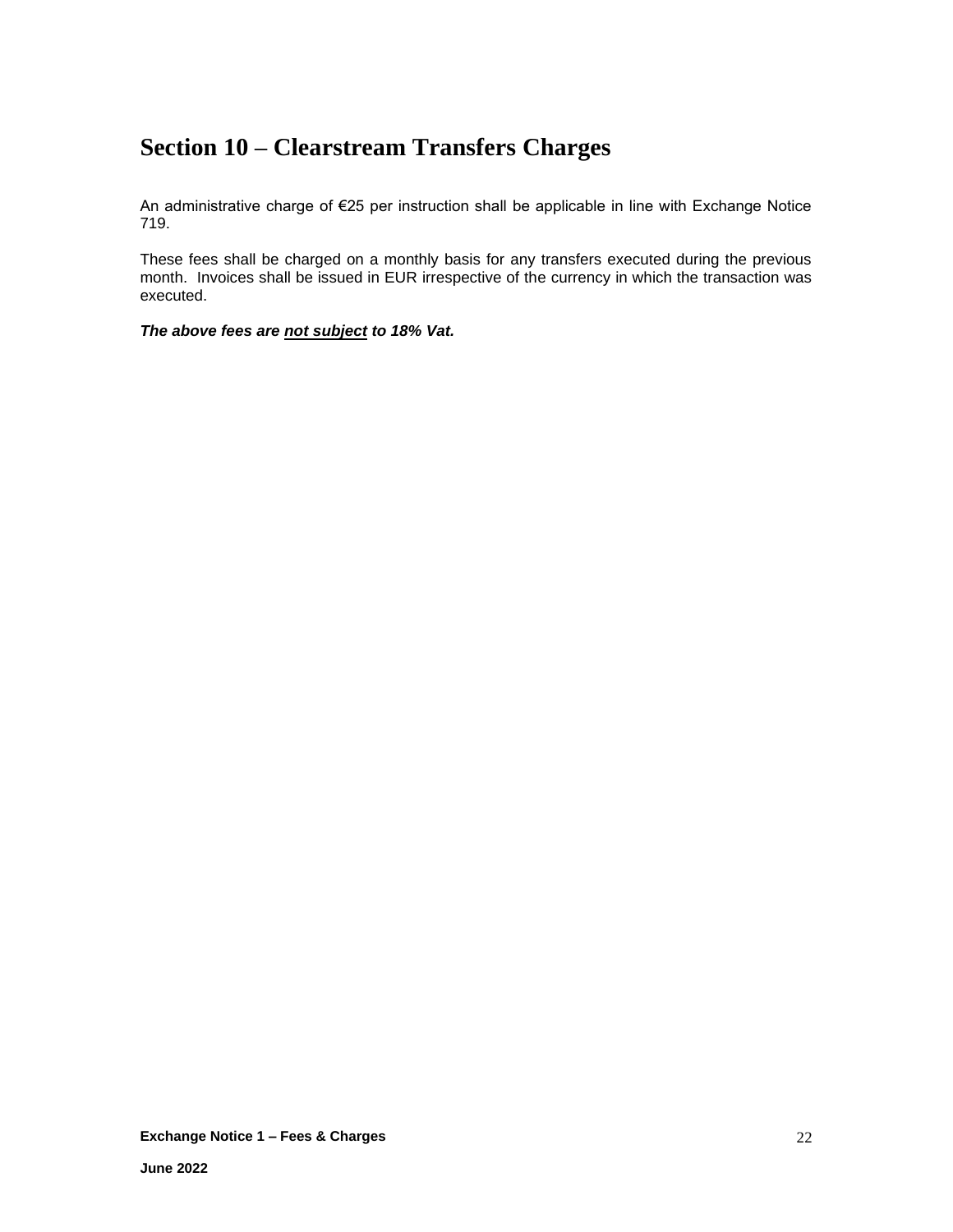## **Section 11 – Safekeeping and Custody Fees**

### *11.01 Safekeeping and Custody Fees*

Safekeeping and Custody Fees shall be charged to customers having entered into a Custody Agreement and having deposited securities under custody of the Exchange.

The customer shall pay a monthly Safekeeping Fee calculated as per schedule below. A minimum monthly Safekeeping Fee of €400 shall apply.

| <b>Basis for calculation</b>     | Type of<br>security | <b>Account deposit (€million)</b> |     | Rate in<br>basis<br>points* |
|----------------------------------|---------------------|-----------------------------------|-----|-----------------------------|
|                                  |                     | from                              | to  |                             |
|                                  | Debt securities     | 0                                 | 750 | 2.78                        |
| Nominal value of securities held |                     | $750 +$                           |     | 2.58                        |
|                                  |                     |                                   |     |                             |
| under custody as at the monthly  | Equities            | 0                                 | 70  | 5.00                        |
|                                  |                     | 70                                | 170 | 4.50                        |
| anniversary date x number of     |                     | $170+$                            |     | 3.80                        |
| calendar days/360                |                     |                                   |     |                             |
|                                  | <b>Funds</b>        | 0                                 | 70  | 4.64                        |
|                                  |                     | 70                                | 170 | 4.14                        |
|                                  |                     | $170+$                            |     | 3.44                        |

*\*One basis point – 0.01%*

### **Minimum monthly safekeeping fee per account - €400**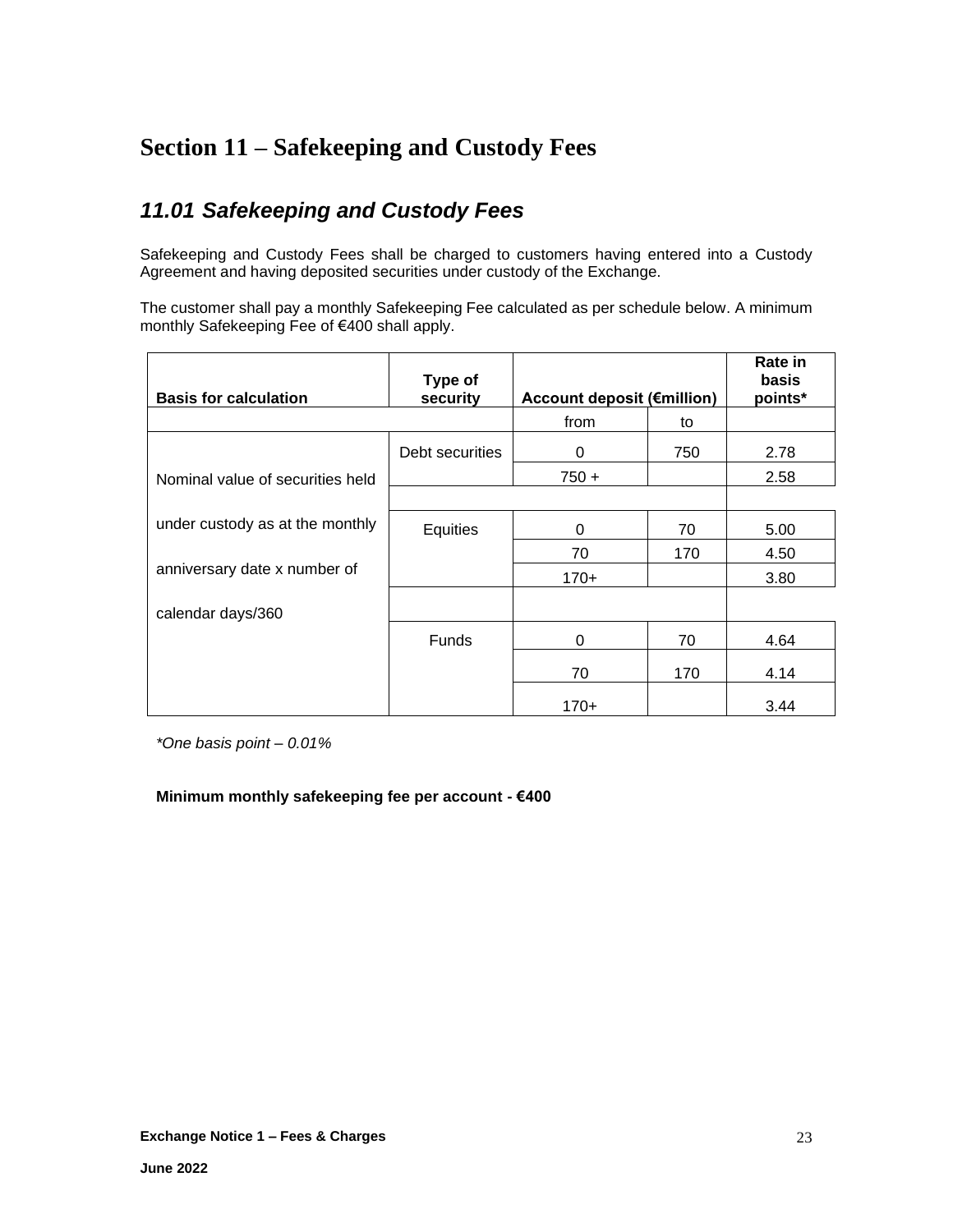## **Section 11 – Safekeeping and Custody Fees (cont.)**

### *11.02 Settlement Fees*

| <b>Debt and Equity</b>                           |      |              |  |
|--------------------------------------------------|------|--------------|--|
| Number of instructions per month                 |      | <b>Price</b> |  |
| From                                             | To   |              |  |
|                                                  | 250  | 3.38         |  |
| 251                                              | 750  | 3.00         |  |
| 751                                              | 1500 | 2.33         |  |
| 1501                                             | 2500 | 1.80         |  |
| <b>Investment funds</b>                          |      |              |  |
| <b>Price</b><br>Number of instructions per month |      |              |  |
| From                                             | to   | €            |  |
|                                                  | 75   | 6.00         |  |
| 76                                               | 150  | 4.50         |  |
| 151                                              | 750  | 3.00         |  |
| 751                                              | 1500 | 1.50         |  |

**Instructions settled within our current custodial relationship**

**Instructions requiring a delivery external to the current custodial relationship**

| <b>Debt</b>                      |      |              |  |
|----------------------------------|------|--------------|--|
| Number of instructions per month |      | <b>Price</b> |  |
| From                             | to   | €            |  |
| 1                                | 35   | 11.38        |  |
| 36                               | 120  | 4.20         |  |
| 121                              | 550  | 3.85         |  |
| 551                              | 1100 | 3.00         |  |
| 1101                             | 2500 | 2.65         |  |
| 2500+                            |      | 2.45         |  |
| <b>Equity</b>                    |      |              |  |
| Number of instructions per month |      | <b>Price</b> |  |
| From                             | to   | €            |  |
| 1                                | 15   | 14.90        |  |
| 16                               | 60   | 11.38        |  |
| 61                               | 120  | 9.65         |  |
| 121                              | 280  | 8.85         |  |
| 281                              | 550  | 8.25         |  |
| 551                              | 2500 | 7.70         |  |
| 2500+                            |      | 6.5          |  |

**Minimum monthly settlement fee - €150**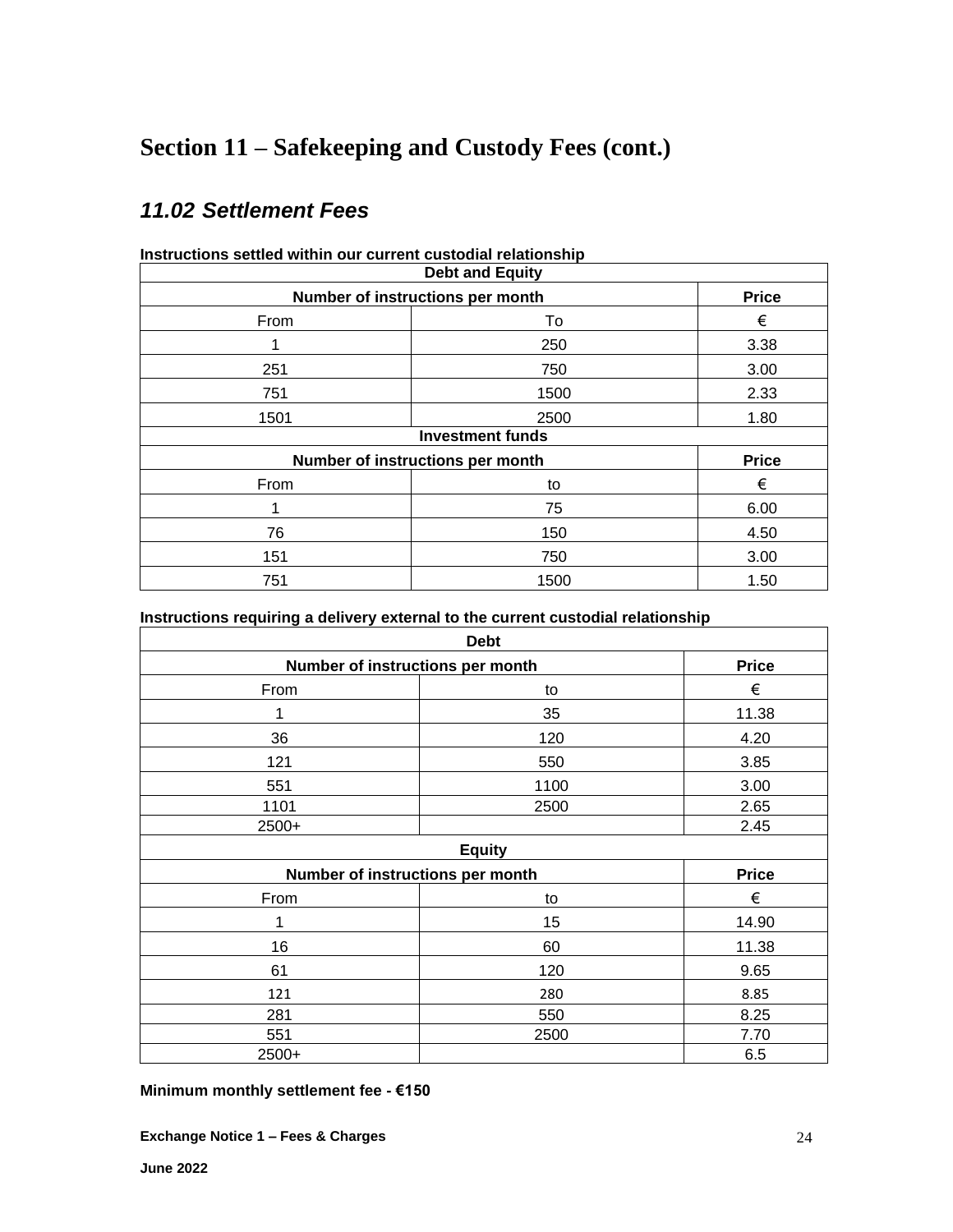## **Section 11 – Safekeeping and Custody Fees (cont.)**

## *11.03 Custody Administration Fees*

| Account opening and monthly maintenance fee                      | 400                             |
|------------------------------------------------------------------|---------------------------------|
| <b>Custody events</b>                                            | Per event /<br>instruction<br>€ |
| Compensations and cash payments (per instruction)                |                                 |
| Redemption (all types – per event execution)                     | 18                              |
| Stock dividend (per event execution)                             | 18                              |
| Other mandatory event (per event execution)                      | 53                              |
| Voluntary event (per instruction)                                | 79                              |
| Sale or purchase of rights (per instruction)*                    | 0.20%                           |
| External delivery of corporate action proceeds (per instruction) | 200                             |

*\* The charge is 0.2% of the cash amount of the transaction with a minimum charge of €46.40 and a maximum of €875*

| <b>Withholding tax services</b>                                                                                                                                                   | Per request                |  |
|-----------------------------------------------------------------------------------------------------------------------------------------------------------------------------------|----------------------------|--|
|                                                                                                                                                                                   |                            |  |
| Processing of tax certificates / tax reclaims * and corrections / tax relief<br>processing event                                                                                  | 70                         |  |
| Processing of allocations / elections **                                                                                                                                          | 53                         |  |
| Issuance of tax voucher / corrections and tax reclaim on German growth<br>funds                                                                                                   | 50                         |  |
| Pro-Act tax reclaim                                                                                                                                                               | 120                        |  |
| French attestation 2777 per year and securities account                                                                                                                           | 700                        |  |
| French credit advice per payment                                                                                                                                                  | 350                        |  |
| Spanish attestation                                                                                                                                                               | 70                         |  |
|                                                                                                                                                                                   | Per month / per<br>account |  |
| Monthly tax administration for Japanese convertible bonds                                                                                                                         | 132                        |  |
| * An additional fee of €875 will be charged each dividend or coupon payment in respect of tax reclaim forms<br>received less than 2 months before the applicable market deadline. |                            |  |
| ** For US tax, allocations sent for exceptional Non-Qualified Intermediary (NQI) omnibus accounts will be<br>charged a fee of $\epsilon$ 88 per beneficial owner per payment      |                            |  |